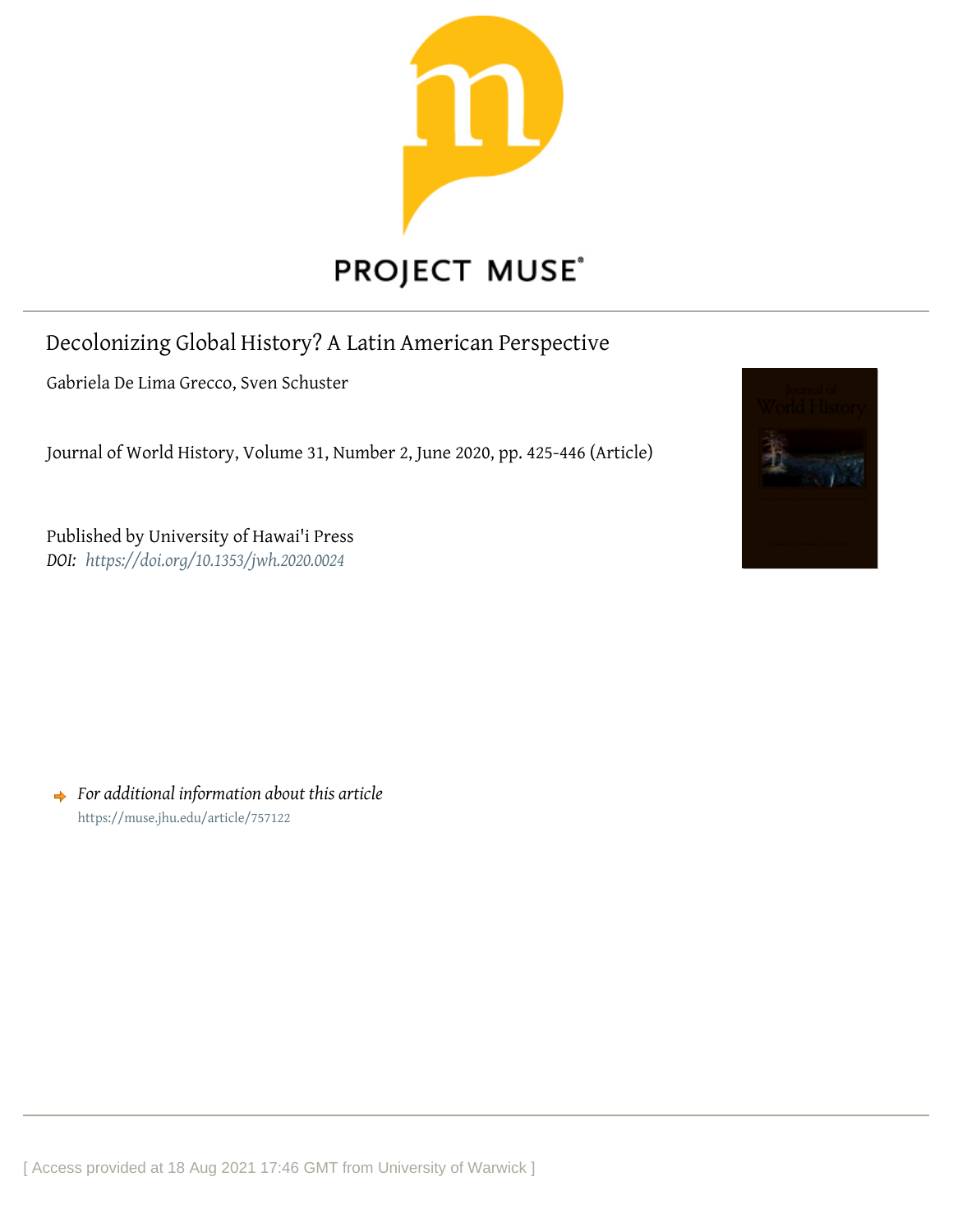## A merican Perspective<sup>\*</sup> American Perspective\*

## GABRIELA DE LIMA GRECCO AND SVEN SCHUSTER

The field of global history has been thriving for over two decades; however, unlike Europe, the United States, and Asia, which have witnessed a true "boom" in this area, there has been no such significant development in Latin America. In fact, there is even an attitude of rejection toward what many academics in the region consider an "Anglo-Saxon trend." This article argues that this lack of attachment to global history lies in conceptual flaws, as well as in the continuous production of academic work that lacks nuance and is predominantly based on secondary literature written in English. To counteract these tendencies and better adapt the field to the academic and historical realities of Latin America, this article engages in a dialogue with representatives of decolonial studies. This article suggests that an approach to this movement—whose followers condemn the implicit Eurocentrism of Western historiography—will contribute to the necessary decolonization of global history.

KEYWORDS: global history, Latin America, decoloniality, transnational history, Eurocentrism, historiography.

**Currently, global history is one of the most visible and influential frields of historiography. Historical studies that transcend the analytical framework of the nation-state and criticize the Eurocentrism of a large port** fields of historiography. Historical studies that transcend the analytical framework of the nation-state and criticize the Eurocentrism of a large portion of Western historiography are being produced, not only in European and North American academia but also increasingly in Asia. What began in the 1990s—as a result of the enthusiasm following the end of the bipolar world, accelerated globalization, and

<sup>\*</sup> We would like to thank the two anonymous reviewers for their valuable comments, as well as the Universidad del Rosario's Research Office for facilitating open access publication. We are also grateful to the Universidad Autónoma de Madrid (Research Project HAR2016-76398-P) and the Comunidad de Madrid (Attraction of Research Talentprogram and the Research Project SI1/PJI/2019-00257).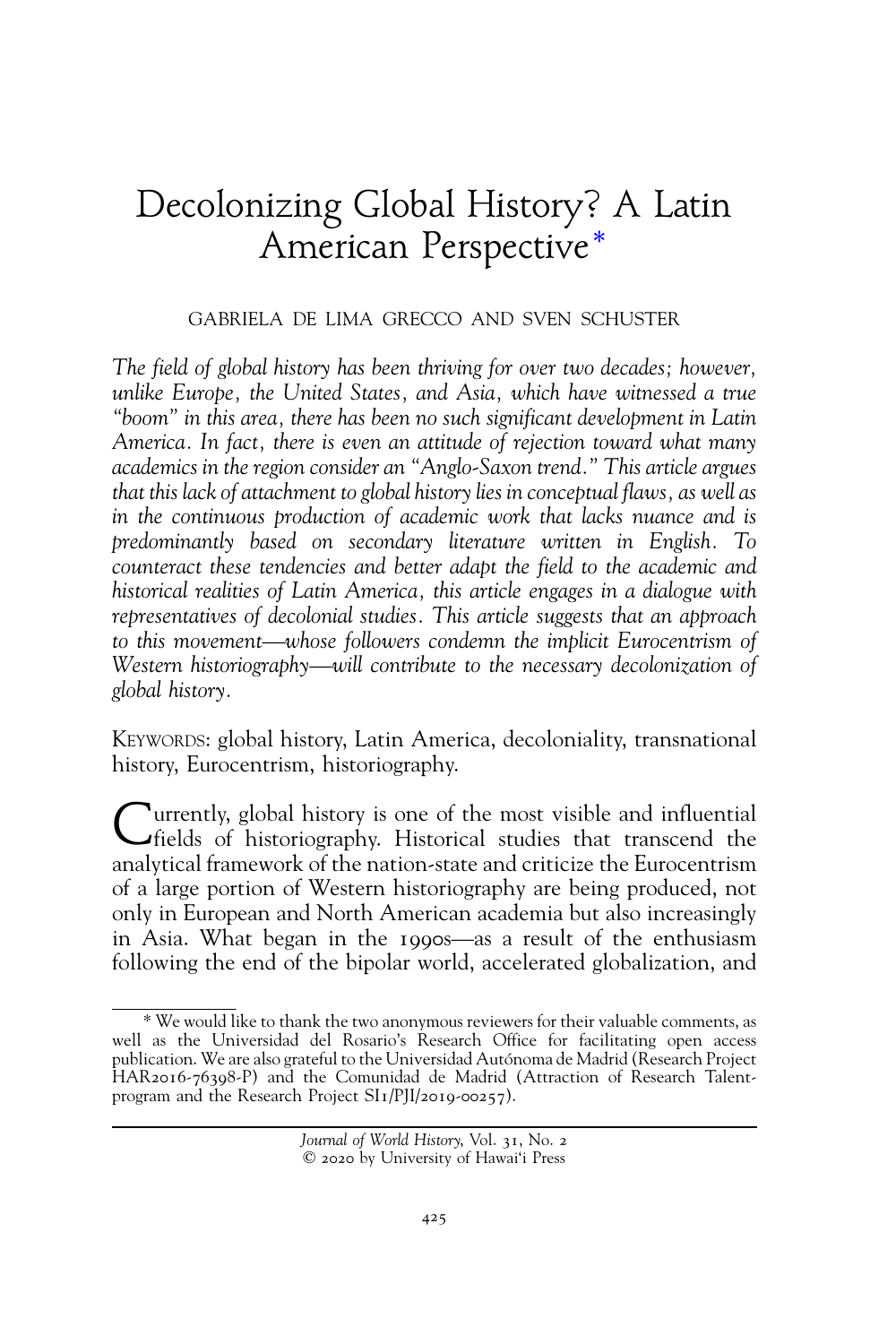the increasing permeability of national borders—has quickly become one of the dominant historiographical trends.

Within humanities departments at universities in the United States and Europe, this new paradigm has manifested through the diminished importance of area studies, which were established during the Cold War to increase knowledge of "cultural spaces" outside of the West. Instead of the homogenizing perspectives sometimes found in area studies, preference has increasingly been given to the perspectives present in global history, where practitioners question the existence of selfcontained cultural areas, in order to focus on connections, interactions, or transfer processes between different regions of the world. Thus, the study of migration, exchange of objects, ideas, and concepts, world trade, the relationship between global and local phenomena, etc., reveals that political entities such as nation-states or cultural areas have themselves been the result of global entanglements. Therefore, many global historians view their mission as that of reconstructing longlasting historical connections that have been cut off by modern historiography, which emerged together with the nation-state at the beginning of the nineteenth century.<sup>1</sup>

Although global history has been under discussion for at least two decades already, there is still no consensus on its definition; it remains an umbrella term for a wide variety of approaches. As Hugo Fazio states in a panoramic essay on global history, this emerging field may include comparative perspectives, approaches to exchanges, transfers, and connections, as well as "globalizing" narratives.2 Although most global historians today reject "classical" comparative history because of the methodological pitfalls associated with the creation of impenetrable, static, and, therefore, ahistorical units of analysis, contextual comparison remains a part of global history, albeit implicitly.<sup>3</sup> Likewise, global historians continue to emphasize that their field is not a new version of nineteenth century universal history, in which the world's destiny is explained through teleological and diffusionist concepts that emphasize the "civilizing" role of the West. However, despite the

<sup>&</sup>lt;sup>1</sup> Sanjay Subrahmanyam, "Connected Histories: Notes towards a Reconfiguration of Early Modern Eurasia," Modern Asian Studies 31, no. 3 (1997): 735–762.

<sup>&</sup>lt;sup>2</sup> Hugo Fazio Vengoa, "La historia global y su conveniencia para el estudio del pasado y del presente," *Historia Crítica*, special edition (November 2009): 300–310.

Micol Seigel, "Beyond Compare: Comparative Method after the Transnational Turn," Radical History Review 91 (2005): 62–90; Heinz-Gerhard Haupt, "Comparative history – A Contested Method," Historisk Tidskrift 127, no. 4 (2007): 697–716; Sebastian Conrad, Historia global. Una nueva visión para el mundo actual (Barcelona: Crítica, 2017), 40–45.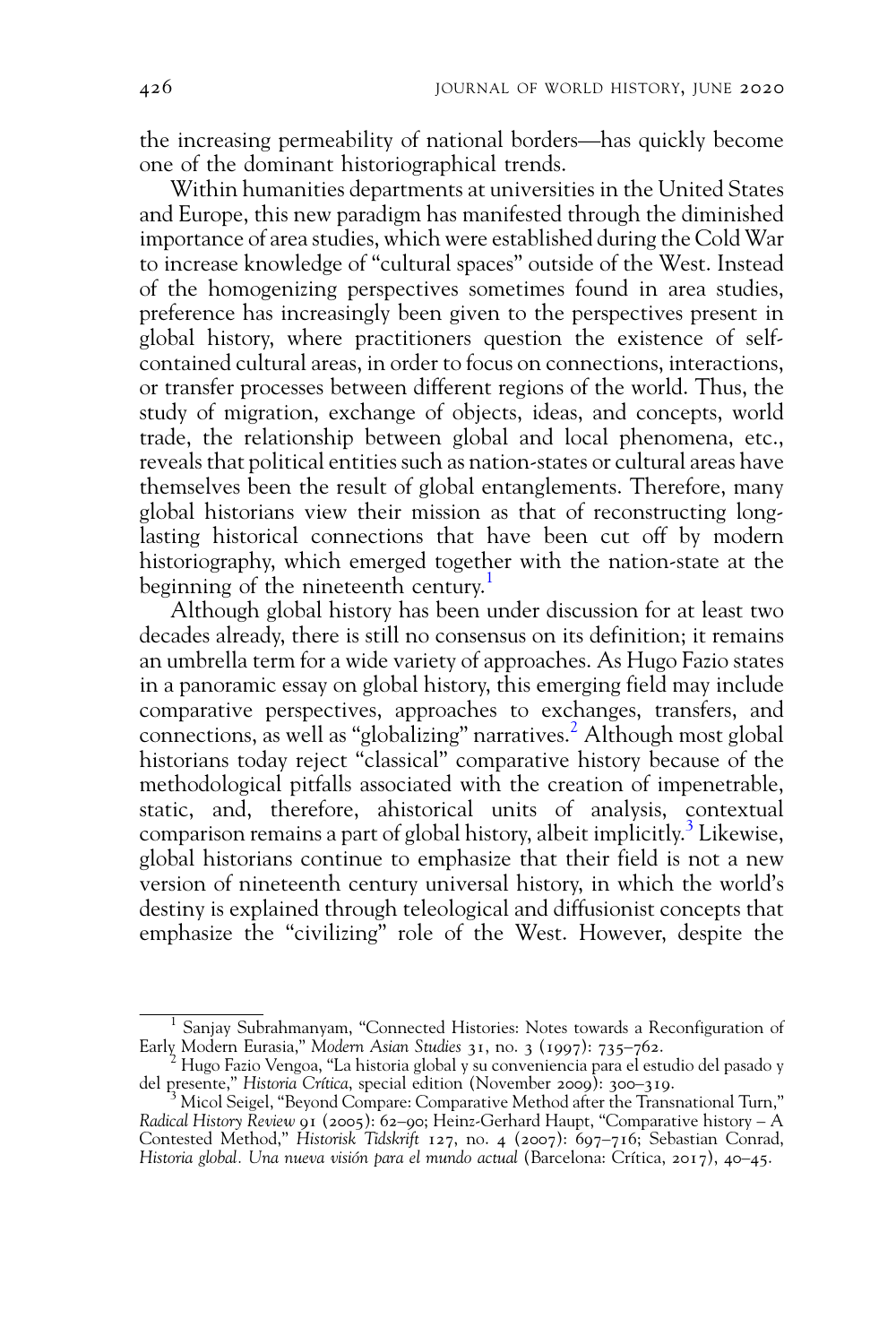criticism of such Eurocentric and globalizing narratives, they continue to persist today with aspirations of writing history on a planetary scale, as shown by the influential works of Jürgen Osterhammel, Sven Beckert, and Christopher Bayly.<sup>4</sup> Although these authors strive to include non-Western regions as well as Latin America in their stories, they continue to favor secondary literature written in English, barely reflecting on their methods and categories, and, in this manner, largely replicating the Eurocentrism of universal history.

Although the three authors in question have contributed significantly to the study of certain world regions (East Asia, India, North America) in earlier works, their "global histories" suffer from a lack of historiographical depth on areas beyond their expertise. For instance, Osterhammel's celebrated panorama of the nineteenth century dedicates very little space to Latin America. Based on outdated literature, this author also maintains that"Latin America" was a French concept, invented in 1861 to justify the imperial ambitions of Napoleon III.<sup>5</sup> However, as Aims McGuiness, Michel Gobat, and James Sanders have shown in detail, the concept of Latin America was already forged in the 1850s by Latin American intellectuals against the growing U.S. imperialism in the region.<sup>6</sup> From the outset, "Latin America" was meant to describe a liberal, republican, and progressive ideal, in opposition to Europe's monarchic despotism and the United States' aggressive expansionism.7 Nevertheless, as Walter Mignolo and Mauricio Tenorio-Trillo have rightly remarked, the term carries the heavy burden of excluding Afro-American and indigenous populations, and should be used with caution today.<sup>8</sup> Despite these objections, we will apply "Latin America" throughout this article, not as a

<sup>&</sup>lt;sup>4</sup> Jürgen Osterhammel, The Transformation of the World: A Global History of the Nineteenth Century (Princeton: Princeton University Press, 2014); Sven Beckert, Empire of Cotton: A Global History (New York: Vintage, 2014); Christopher Bayly, The Birth of the Modern World, 1780–1914 (Malden: Blackwell, 2004); Christopher Bayly, Remaking the Modern World, 1900–2015 (Malden: Blackwell, 2018).<br><sup>5</sup> Osterhammel, Tr*ansformation of the World*, 81–82.<br><sup>6</sup> Aims McGuiness, "Searching for 'Latin America': Race and Sovereignty in the

Americas in the 1850s," in Race and Nation in Modern Latin America, ed. Nancy Appelbaum et al. (Chapel Hill: University of North Carolina Press, 2003), 87–107; Michel Gobat, "The Invention of Latin America: ATransnational History of Anti-Imperialism, Democracy, and Race," The American Historical Review 118, no. 5 (2013): 1345–1375; James Sanders, The Vanguard of the Atlantic World: Creating Modernity, Nation, and Democracy in Nineteenth-

Century Latin America (Durham: Duke University Press, <sup>2014</sup>). <sup>7</sup> Sanders, Vanguard of the Atlantic World, <sup>81</sup>–135. <sup>8</sup> Walter Mignolo, The Idea of Latin America (Malden: Blackwell, <sup>2005</sup>); Mauricio Tenorio-Trillo, Latin America: The Allure and Power of an Idea (Chicago: University of Chicago Press, 2017).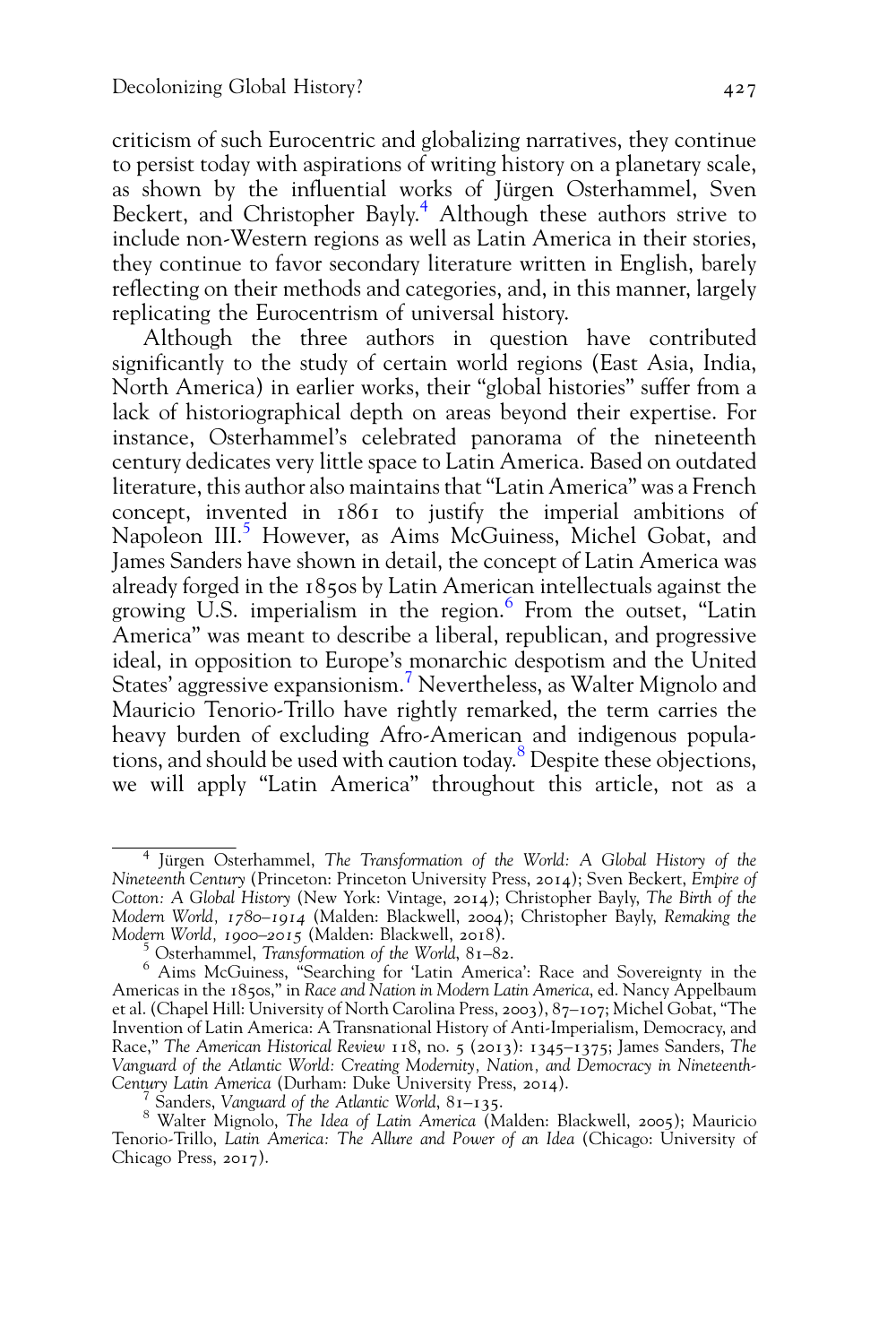homogenizing and culturalist category, but rather to indicate the region's many similarities in terms of political, economic, and social structures.<sup>9</sup>

Despite the high visibility of the aforementioned books by Osterhammel, Beckert, and Bayly, it must be said that such works are not entirely representative for the field of global history. In fact, most global historians neither develop analysis on a universal scale, nor base their work exclusively on secondary sources. Rather, they embark on a collective project with the objective of redefining spatial and temporal scales, and which calls into question the preeminence of nation-states and shows the agency of social groups and actors made invisible by national or imperial historiographies. In spite of the many conceptual and methodological problems in global history, there can be no doubt that its different currents have contributed enormously to the rejuvenation of the historical discipline.<sup>10</sup>

Thus, if the achievements of global history are so remarkable, then why has it been so poorly received in Latin America? This is one question that several Latin American historians have pondered in recent years, especially since there have been few studies that explicitly identify with this current, and there is even an apparent attitude of rejection toward global history in some academic circles. Thus, Hilda Sábato mentions that for many historians in the region, it is an "Anglo-Saxon trend" that does not adapt well to an academic context characterized by decidedly national research agendas, with few opportunities to finance work in international archives.<sup>11</sup> Different forms of provincialism, nationalism, and financial restrictions in Latin American academia, which contribute to the limited impact of global history, have been criticized by a number of authors and will be dealt within the following section.<sup>12</sup>

However, in our view, the most serious obstacle that global history faces today in Latin America is not academic nationalism or a lack of

 $9$  Even such an outspoken critic of the concept as Mauricio Tenorio-Trillo admits that it can be a useful historiographical category, especially regarding its transnational dimension: "Its more-than-national nature can thus bring historical connections and interactions that are unreachable through mere national histories. Hence Latin America becomes the inviting entrance to specific ways of telling stories that echo in many ways and whose final

concisions may not return to the turn to the idea of Latin America—but who cares." 10 Fazio Vengoa, "La historia global," 315.<br><sup>11</sup> Hilda Sábato, "Historia latinoamericana, historia de Ameórica Latina, Latinoameórica en la historia," Prismas, no. 19 (2015): 135–145.<br><sup>12</sup> Matthew Brown, "The Global History of Latin America," Journal of Global History 10,

no. 3 (2015): 365–386; Jeremy Adelman, "What is Global History Now?" AEON, March 2, 2017, https://aeon.co/essays/is-global-history-still-possible-or-has-it-had-its-moment.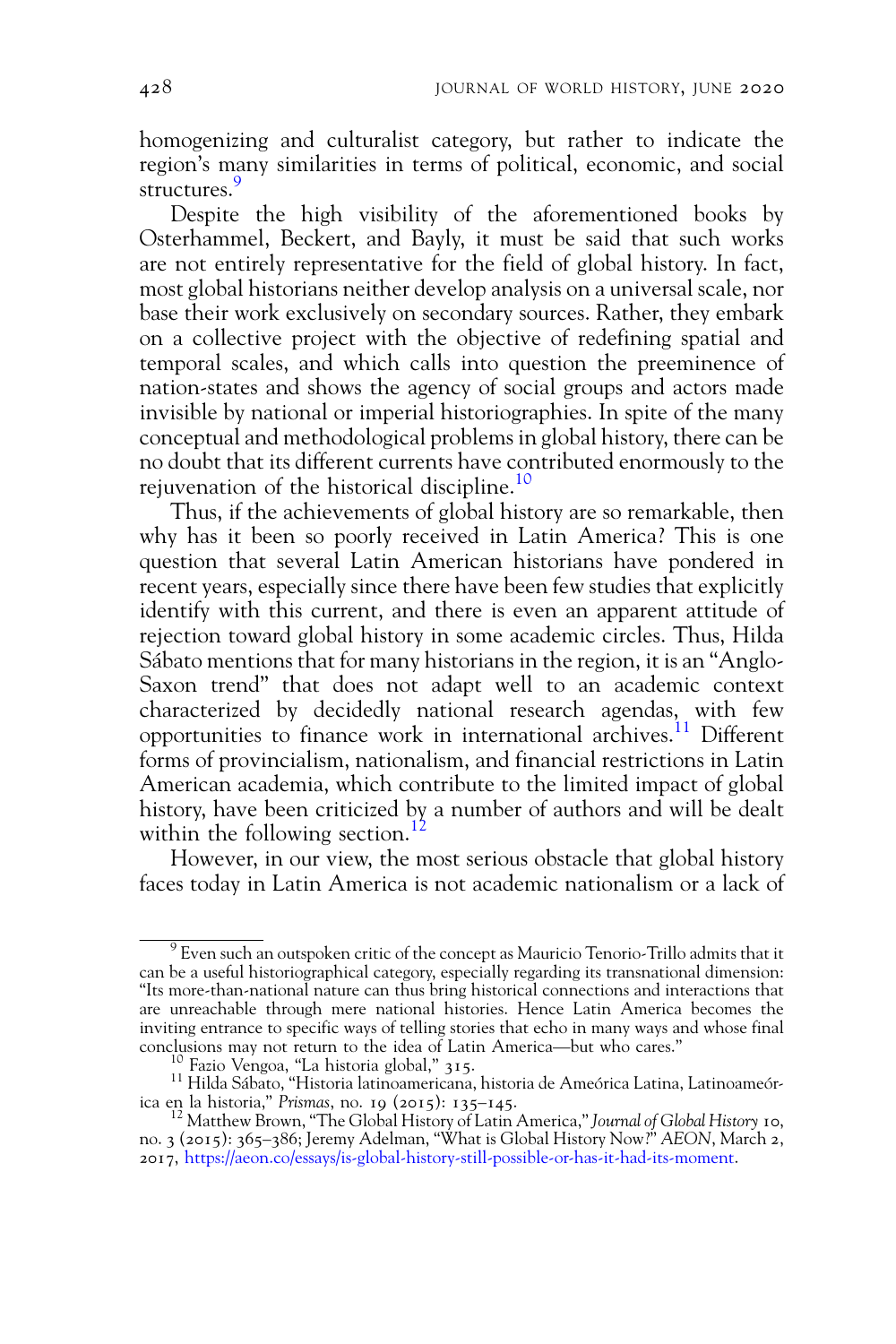adequate infrastructure, but instead methodological and conceptual flaws. Perla Patricia Valero Pacheco rightly notes that the categories used by many global historians are not adequate to reconstruct the variety of past realities of Latin America in the global context.<sup>13</sup> In this sense, Valero Pacheco proposes rethinking the concepts and categories implicitly present in many global history studies in order to move toward a more self-reflexive history in terms of implicit epistemic Eurocentrism. Referencing Latin American authors close to critical theory, she denounces the geopolitics of knowledge behind a large part of historiographic production, and whose logic, global history—often produced with universalist pretensions in the "centers" of the Global North—does not escape:

[I]s it possible to write truly non-Eurocentric history from the academia of the hegemonic centers as sites of enunciation, from where political, economic, and cultural power is exercised on a world scale? It could be possible of course, but not before reviewing what Eurocentrism really is and means, a review that would involve explaining and conceptualizing the phenomenon from a global history perspective.<sup>14</sup>

Although Valero Pacheco does not answer how a non-Eurocentric global history could be written from a Latin American perspective, we considered it worthwhile to reflect on this point and seek dialogue with recent Latin American critical thought, especially with representatives of so-called "decolonial studies." So far, global historians have ignored this movement's output because many of its texts that touch on historical themes are noted for their political militancy, anachronisms, lack of empirical study, and a certain neo-indigenista nativism that tends to idealize and essentialize the "other" and "ancestral" knowledge.<sup>15</sup> Despite these criticisms, figures close to decolonial thinking have proposed categories that are not only useful for global history but also complementary. Apart from establishing a dialogue between these two movements, we would like to explore how a tradition of writing global history avant la lettre in Latin America exists and that the category of the nation is still important, although at first glance it may appear to be a contradiction.

<sup>13</sup> Perla Patricia Valero Pacheco, "Hacia una nueva historia global no eurocéntrica: un balance crítico," Trashumante. Revista Americana de Historia Social, no. 9 (2017): 144–165.<br><sup>14</sup> Valero Pacheco, "Hacia una nueva historia," 161 (our translation).<br><sup>15</sup> Santiago Castro-Gómez, "¿Qué hacer con los universali

Observaciones en torno al 'giro decolonial'," Analecta Política 7, no. 13 (2017): 249–272.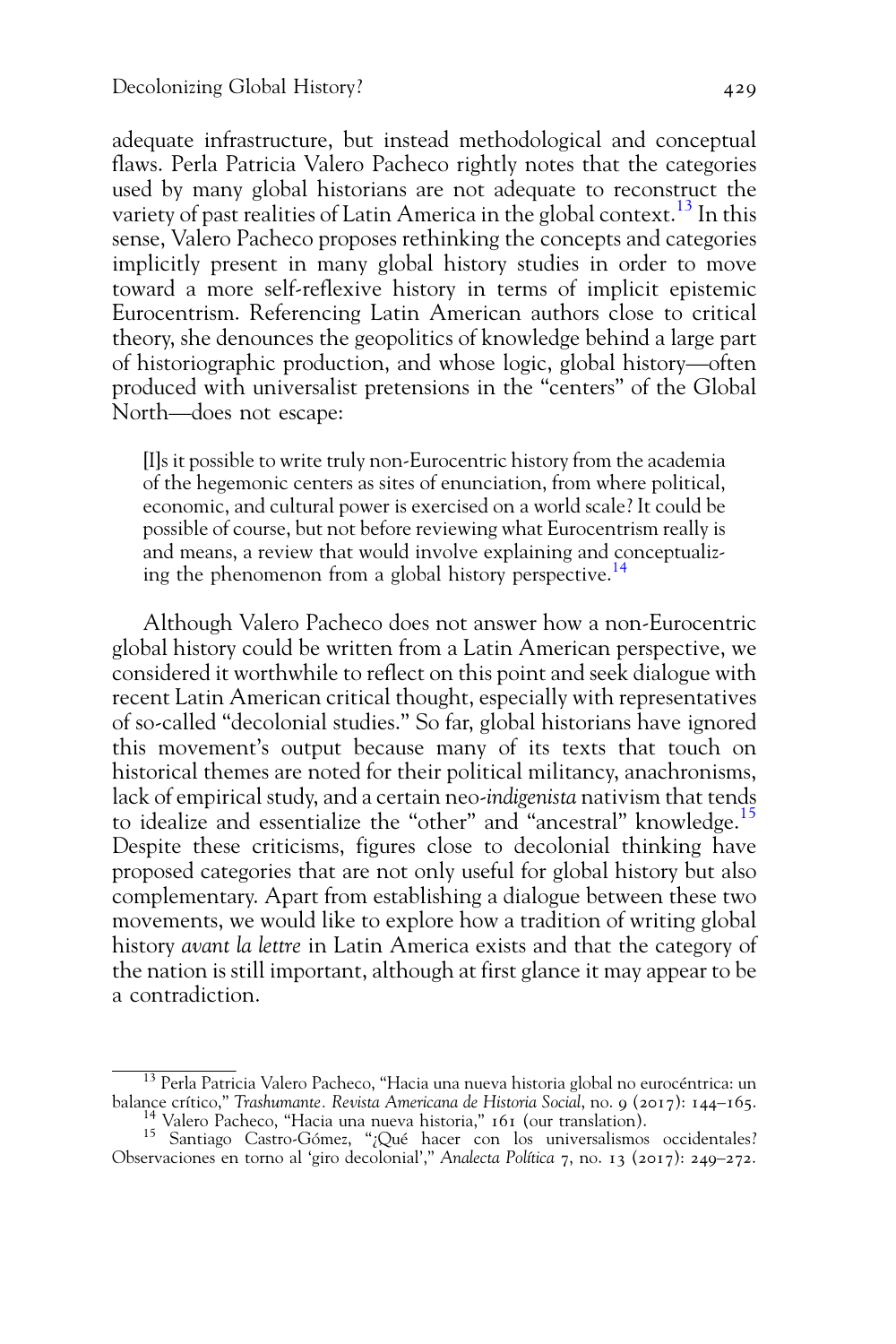## TOWARD A NON-EUROCENTRIC GLOBAL HISTORY

As we have specified, historical science has recently incorporated a more detailed look into the spatio-temporal complexity of human societies and has adopted a viewpoint that considers the rise of global perspectives. This new "magnifying glass" on the world represents a challenge that leads to a reflection that goes beyond the borders of national governments and, in part, questions the categorical apparatus that has been used by modern historiography. However, the concurrent proliferation of different historiographic labels also invites us to formulate a more precise definition of"global history"—understood as a specific approach that goes beyond comparisons, international relations, or similar historical processes.

According to Sebastian Conrad, the global turn is an attempt to confront two central challenges in the historiographical task: on the one hand, to overcome the perspective of the nation-state as the central unit of study and, on the other, to transcend Eurocentrism as a model of universal development.<sup>16</sup> These two "birth defects" of nineteenth-century historiography correspond to the idea that the nation-state is a fundamental unit of study, as well as to the understanding that there is a primary center of the world: the North Atlantic space. From this perspective, universal analytical concepts, such as "development," "progress," "modernization," or "civilization," and temporariness from the European idea of time (medieval, modern history, etc.) were established, and assumed valid for the entire world. Historical study thus went on to homogenize the narrative structure of histories and build uniform methodological standards. This is precisely one of the problems of modern epistemology; the construction of Eurocentric meta-narratives that played (and continue to play) a decisive role in the construction of a historical narrative centered on world unity, the limits of the territory of the nation-state, and the evolutionary notion of time and progress.<sup>17</sup>

Therefore, one of the most important pillars of global history is its attempt to propose a critical view of power structures and knowledge construction; it is a project that seeks to confront the "birthmarks" of modern historical science. Specifically, global history aspires to be particularly sensitive to the asymmetries of power and epistemological

<sup>&</sup>lt;sup>16</sup> Conrad, Historia global, 9–11.<br><sup>17</sup> Gabriela de Lima Grecco and Diego Sebastián Crescentino, "Relaciones Internacionales e historia global: un diálogo posible y necesario," Relaciones Internacionales, no. 37 (2018): 209–218.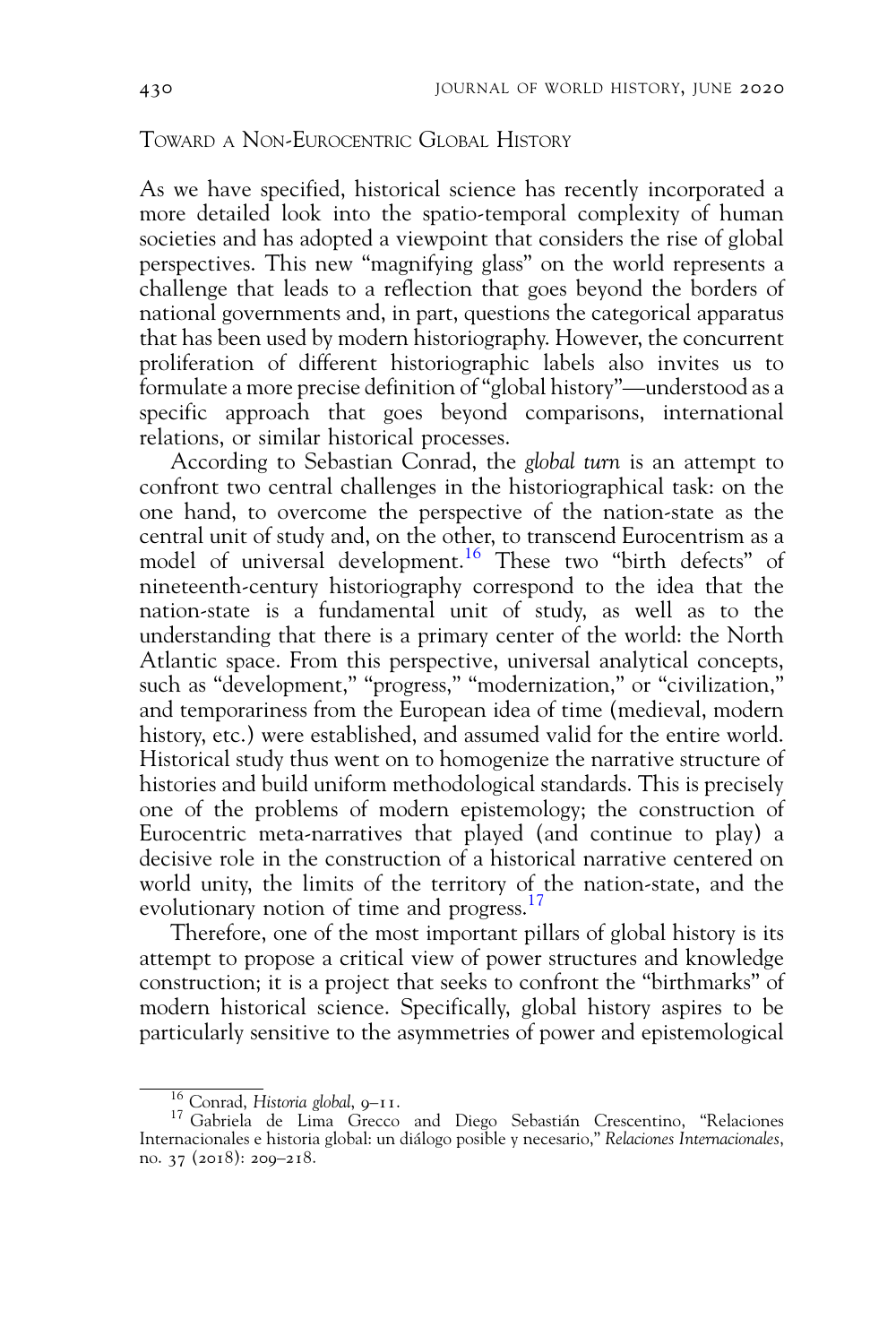hierarchies. However, global history's criticism of Eurocentrism, curiously, is the main contradiction of this historiographical paradigm. According to Jeremy Adelman, it is difficult not to think that the global turn is another of the many inventions of Anglophone historiography to integrate the "other" into a narrative that remains Eurocentric.<sup>18</sup> Global history seeks to include other histories in a globalizing story but their voices are "heard" through a "dubbed" voice: English. Indeed, in order for the global perspective not to build its own segregation, academic openness should be sought in order to confront Anglocentrism. For this reason, Matthew Brown and Sebastian Conrad affirm that if we want global history to be truly "global," English cannot be the only language of discussion and production because the hegemony of English means other historiography traditions and languages are marginalized, and thus the expression or defense of these ideas for the benefit of native English speakers is prevented.<sup>19</sup> A system of discursive consent is then established, in which the global is provincialized—or rather Anglicized. In this sense, Brown notes:

The past fifty years have seen an increased attention to language skills among US and European graduate students, and in-country immersion through long periods of archival research. Historians of Latin America from elsewhere have developed language and cultural skills in Spanish and Portuguese as part of their tools as professional historians, and those from Latin America have been slower to access sources in other languages. Together these trends, perhaps unconsciously, contributed to making the field more parochial than it needed to be as academia itself was globalizing.<sup>20</sup>

In this manner, instead of highlighting the interactions between different systems of thought, the global turn ends up reaffirming the North as the center and producer of historiographical narratives. Moreover, actors located in Latin America usually appear as a secondary element in global analyses because this region does not adapt easily to the West/rest dichotomy that is so crucial for the narratives produced under the name of global history.<sup>21</sup> Certainly, this is one of

<sup>&</sup>lt;sup>18</sup> Adelman, "What is Global History Now?"<br><sup>19</sup> Brown, "The Global History," 365–386; Conrad, Historia global, 192–199.<br><sup>20</sup> Brown, "The Global History," 374–375.<br><sup>21</sup> Frederik Schulze and Georg Fischer, "Brazilian Histo Latin American Research, May 2, 2018, https://onlinelibrary.wiley.com/doi/10.1111/

blar.12781.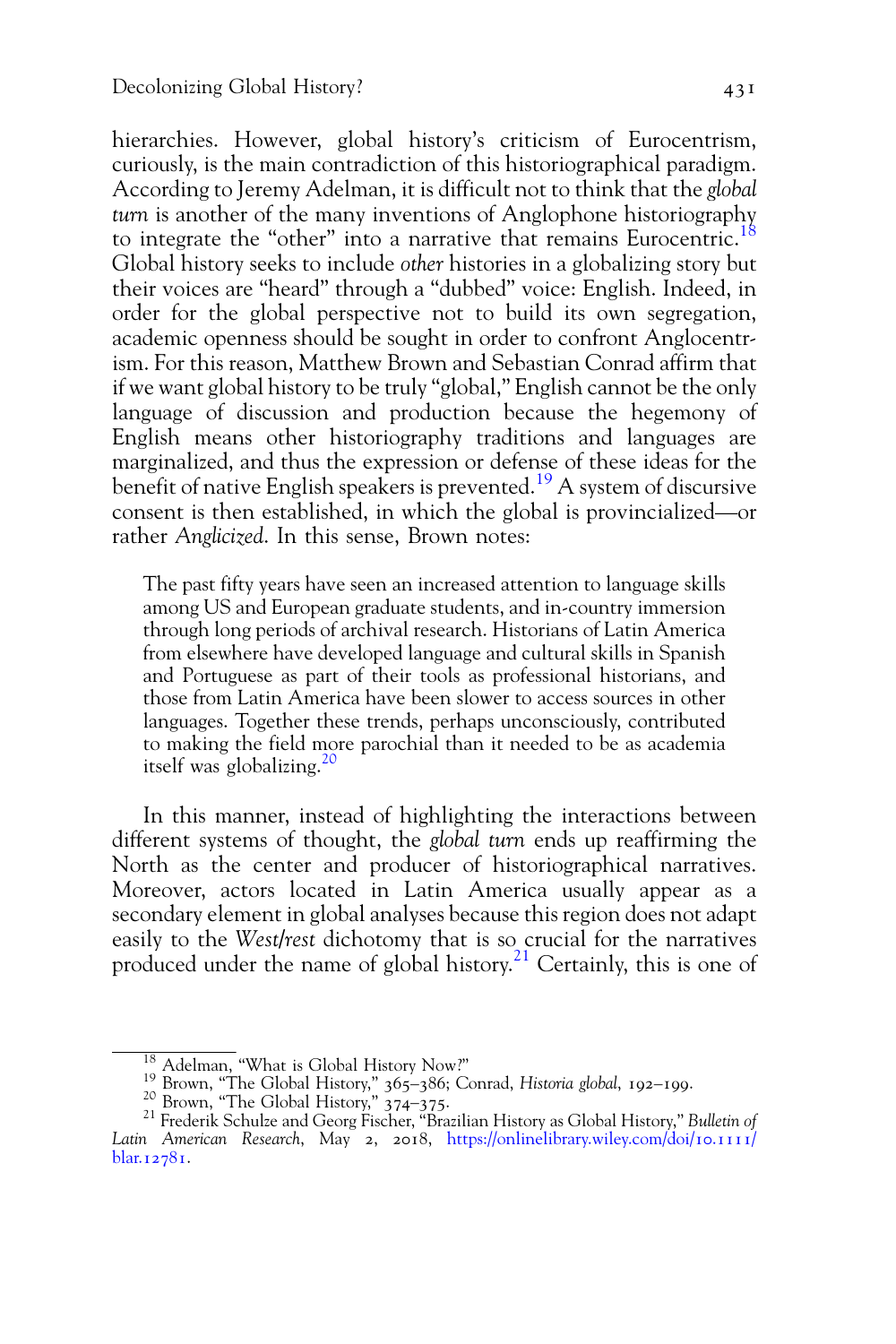the main reasons for the poor acceptance of global history in Latin America: the global turn is seen as a perspective that seeks to face Eurocentrism, but which, at the same time, reinforces it through a fundamental element (language), and, consequently, reaffirms the view from the Global North.

In this sense, the persistence of a globalized "other" as a "shadow" of the North implies a key problem in methodological terms. Including the analysis from the South and decolonizing the epistemological apparatus should be one of the objectives of the research agenda if we want to take a step forward in the development of the discipline of history. Thus, Latin America emerges as an important actor for the construction of pluralized subjects and knowledge. By historicizing the insertion of other spaces beyond the European one, more inclusive, complex, and interconnected perspectives are created. However, as Alessandro Stanziani highlights, specialization in non-European regions does not necessarily shield against Eurocentrism, as exemplified by the history of Latin American studies in the United States originally developed to generate soft power at the service of a hegemonic and expansive foreign policy.<sup>22</sup> Thus, referring to the work of Gayatri Chakravorty Spivak, we must ask ourselves: can the subaltern have a voice in global history? This is where hierarchies must be questioned from different sites of enunciation and where epistemological perspectives of the South must enter to create new analytical categories and offer new interpretations in order to overcome epistemic Eurocentrism.<sup>23</sup>

According to Sebastian Conrad, global history recognizes that thinking about the global past is a positional action and that the idea of the illusory neutrality of an omniscient narrator must be rejected. $24$ That is to say, although historians aspire to narrate the history of global processes or the planet as a whole, they do so from a particular place and from their subjectivity. However, the figure of a "cosmopolitan" researcher, having a global perspective and able to take into account every possible viewpoint in the process of knowledge production, is a utopia. While the lenses might be expanded to encompass a viewpoint beyond a purely European one, creating a somewhat kaleidoscopic view

 $^{22}$  Alessandro Stanziani, Eurocentrism and the Politics of Global History (London: Palgrave Macmillan, 2018); Mark Berger, Under Northern Eyes: Latin American Studies and US<br>Hegemony in the Americas 1898–1990 (Bloomington: Indiana University Press, 1995).

 $\frac{23}{23}$  Gayatri Chakravorty Spivak, "Can the Subaltern Speak?," in Marxism and the Interpretation of Culture, ed. Cary Nelson and Lawrence Grossberg (Urbana: University of Illinois Press, 1988), 271–313.

 $^{24}$  Conrad, Historia global, 147–165.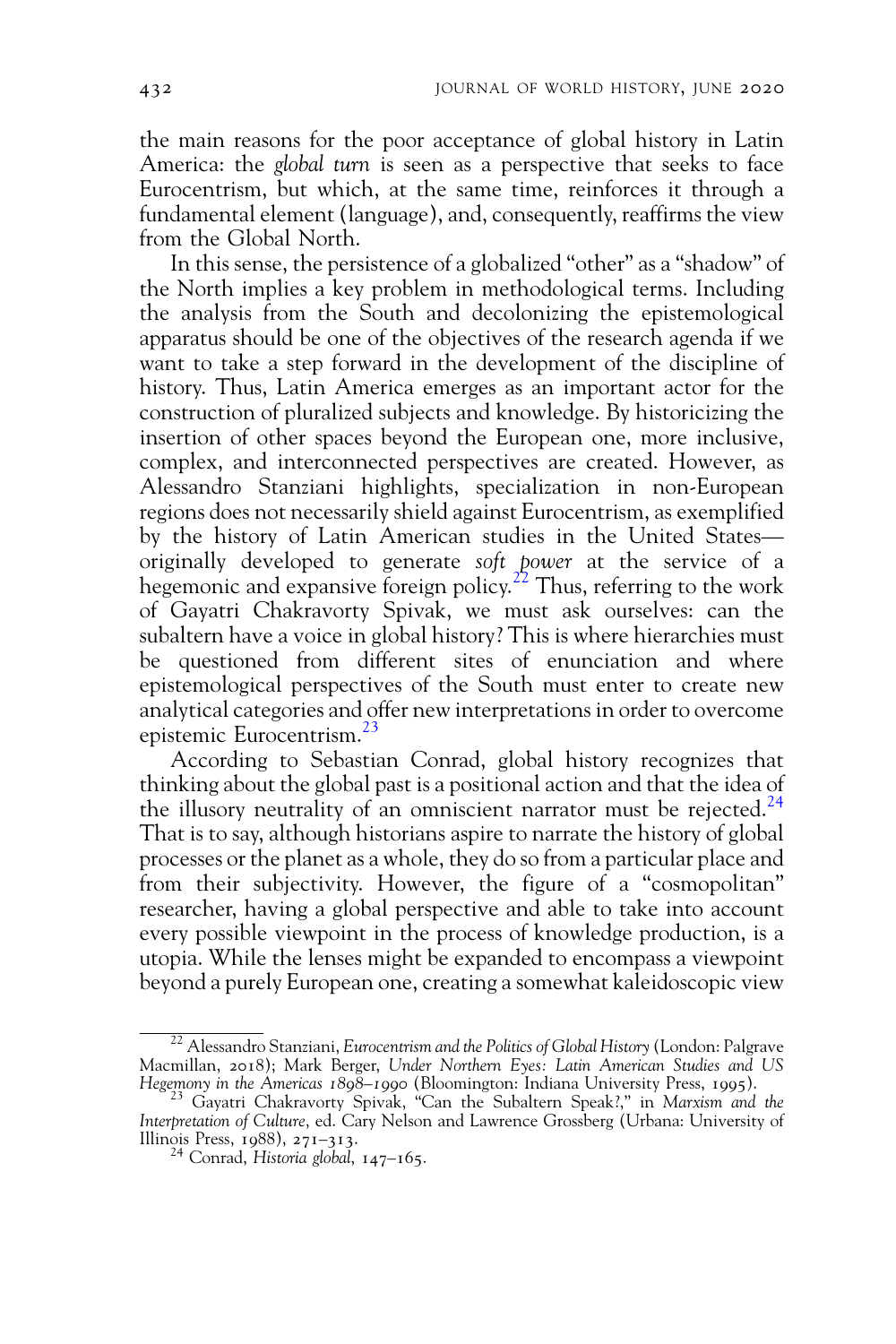of the world, interpretations are still made from within Eurocentric paradigms. In this sense, historiographical practices are not disconnected from the "being" (the historian) and the "power" (from where it is written and for whom it is written). Undoubtedly, this new approach is seen, then, as a challenge for the historical discipline and for those who write it, since opening the historian's subjective view is not "a free and voluntary option."<sup>25</sup> In this way, despite the decentering of global history that contributes to producing "healthy effects" of estrangement from a traditionally Eurocentric history, it is necessary to establish more suitable explanatory frameworks.<sup>26</sup>

Incorporating other Latin American interpretations and epistemologies could widen the angle and focus of the global perspective. Brazilian sociologist Gilberto Frevre (author of Casa-Grande & Senzala, 1933), whose writings introduced a new understanding of ethniccultural hybridization and, therefore, reveal important parallels with the post/decolonial and global history debates, can be considered one of the pioneers of cultural studies, as his studies are considered an interpretive framework of what has been called microhistory of globalization or also microglobal history.<sup>27</sup> According to Peter Burke and Maria Lucia Pallares-Burke, Freyre was one of the first to examine topics such as the history of language, as well as food, body, childhood, and housing, as part of an integrated description of a past society.<sup>28</sup> The Brazilian colonial space could therefore be the site of global encounters and of the plural configuration of the Brazilian "self" with the intersection of different cultures and ethnicities (European, indigenous, and African). It would be a "contact zone," in the words of Mary Louise Pratt, that is, a place in which geographically and historically separated people come into contact and establish lasting relationships, which usually imply conditions of coercion, radical inequality, and insurmountable conflict.<sup>29</sup> Thus, as Frederik Schulze and Georg Fischer point out, Brazilian social thinking is in itself a product of global

<sup>&</sup>lt;sup>25</sup> Valero Pacheco, "Hacia una nueva historia," 160 (our translation).<br><sup>26</sup> Romain Bertrand, "Historia global, historias conectadas: ¿un giro historiograófico?,"<br>*Prohistoria* no. 24 (2015): 3–20.

<sup>&</sup>lt;sup>27</sup> Debora Gerstenberger, "Gilberto Freyre: um teórico da globalização?," História, Ciência, Saúde - Manguinhos 21, no. 1 (2013): 111-120; Jesús Bohórquez, "Microglobal history: agencia, sociedad y pobreza de la historia cultural postestructural," Historia Criótica,

no. 69 (2018): 79–98.<br><sup>28</sup> Peter Burke and Maria Lúcia Pallares-Burke, Repensando os trópicos. Um relato intelectual de Gilberto Freyre (São Paulo: UNESP), 312–319.

<sup>&</sup>lt;sup>29</sup> Mary Louise Pratt, Imperial Eyes: Travel Writing and Transculturation, 2nd ed. (New York: Routledge, 2008), 7-8.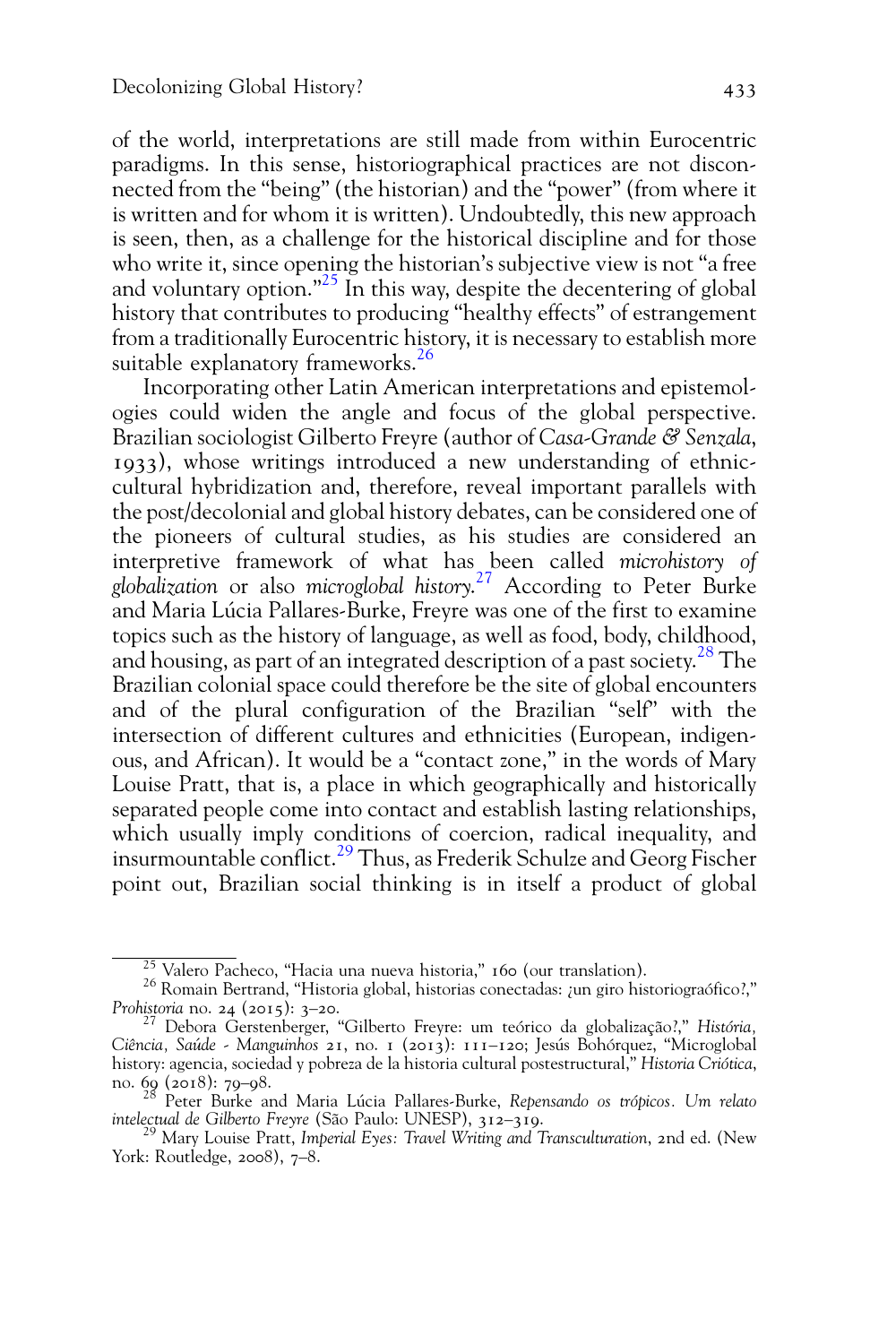interactions and knowledge exchanges, which is why it has preceded the global history of today in many aspects. $30$ 

In this sense, global approaches to the past already existed in Latin America. In several important ways, the global turn would improve with the Latinization of its methodology by using categories such as hybridization, mimesis, or mestizaje, which take on their full meaning in the Latin American context and are not "spatial" categories strictly speaking but a different way of thinking analytically about the idea of what is global.<sup>31</sup> For Conrad, "more often, we aspire to write a history of defined (and, therefore, not 'global') spaces, but with global connections and structural conditions in mind."<sup>32</sup> Specifically, the transcultural nature of Latin American societies, and the availability of primary sources of non-European origin, imply the opening of important epistemological routes for the discipline of global history. It could even signify a "methodological revolution" through the use of new sources, concepts, and theories from the South, since, geographically, Latin America represents a point of intersection between global processes and their local manifestations. The interaction between macro and micro, where micro represents the concentration of plurality—that is, macro in micro—would not only mean changing the "magnifying glass" that the study of global history represents, but also redirecting its gaze.

Hilda Sábato also emphasizes that "dialogue spaces and debates of greater scope" can be generated at a national level.<sup>33</sup> Examples of this include studies on nation-building in Latin America, which have contributed to understanding both the global (interconnections, contacts, etc.) and the local (nationalism, identity constructions, etc.) levels. An example of this type of study is El nacionalismo cosmopolita by

<sup>&</sup>lt;sup>30</sup> Schulze and Fischer, "Brazilian History," 3.<br><sup>31</sup> By referring to Latinization we do not mean to confirm the existence of a homogeneous body of "Latin American"-knowledge. Our aim is to highlight the great array of approaches and concepts created in the region during the last decades. One of those approaches, that could be fruitfully applied in historical studies, is the Participatory Action Research-program (PAR), developed by Colombian sociologist Orlando Fals Borda. It is a set of methods intended to overcome the distinction between researchers and researched, thus integrating nonacademic forms of knowledge into social research. The foundational opus of this tradition is actually a work of history with a global dimension: Fals Borda's Historia doble de la  $\cos t$  (1979). For PAR's history and its ongoing popularity in many Latin American countries, see Jafte Dilean Robles Lomeli and Joanne Rappaport, "Imagining Latin American Social Science from the Global South: Orlando Fals Borda and Participatory<br>Action Research," Latin American Research Review 53, no. 3 (2018): 597-612.

<sup>&</sup>lt;sup>33</sup> Conrad, *Historia global*, 16 (our translation).<br><sup>33</sup> Hilda Sábato, "Historia latinoamericana," 141 (our translation).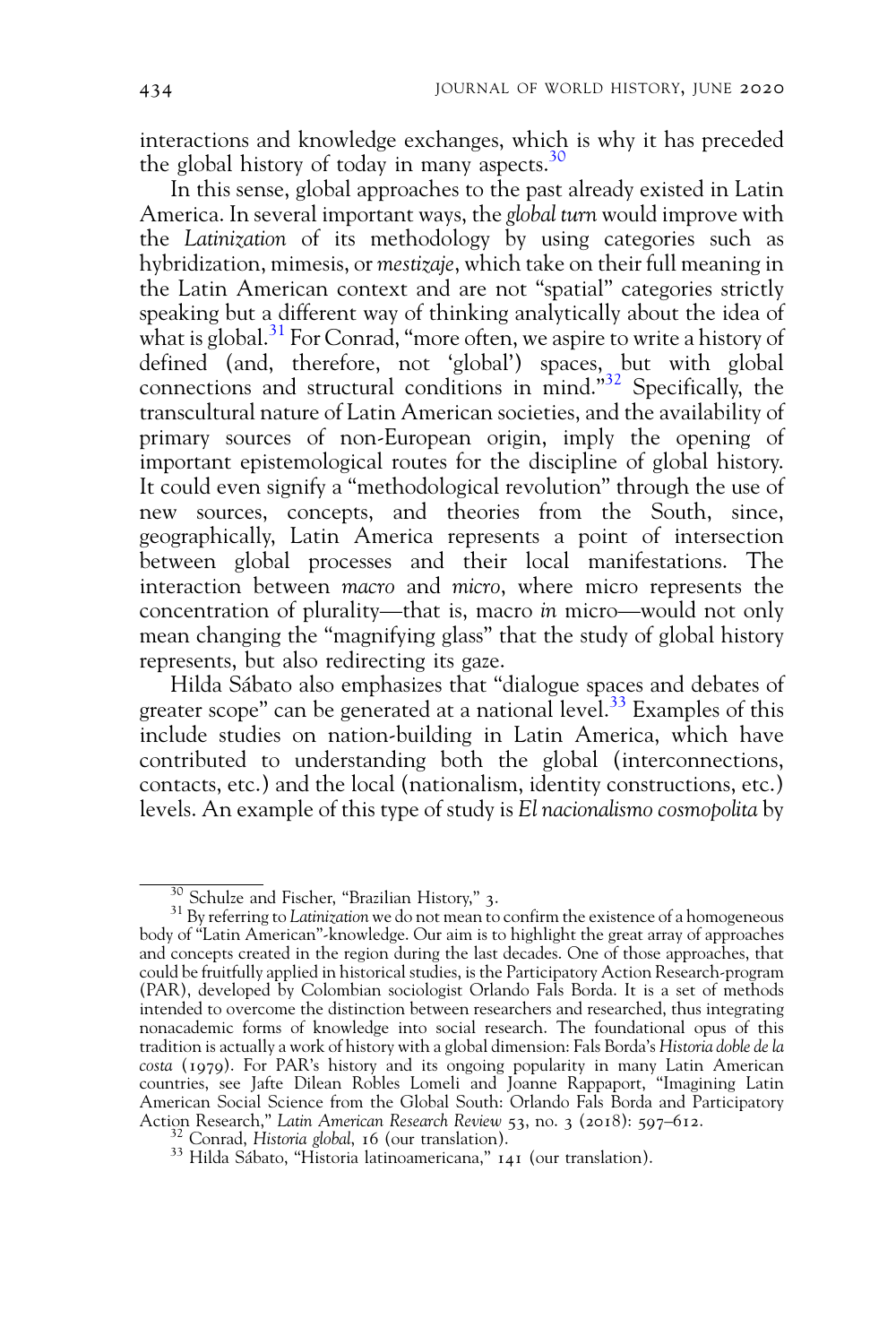Frédéric Martínez, which explores the relationship between Colombia and Europe by analyzing the flow of ideas and cultural exchanges between both continents.<sup>34</sup> These exchanges led the Colombian national identity to be largely constructed through a series of transnational contacts. Thus, the historiography of and about Latin America has built a tradition that seeks dialogue between local phenomena and broader histories, combining unity with diversity.<sup>35</sup> In this way, one of the objectives of global history, that is, correcting the endogenous forms of historical thinking that reduce historical change to internal causes, has found wide acceptance among Latin Americanists who study the nineteenth and twentieth centuries.<sup>36</sup>

In sum, global history points to new ways of looking at the world by connecting national, local, and global perspectives. These new perspectives that lead to questioning the structure of the nation-state push us to rethink the nature and historicity of how nations are formed, as well as to search for new analytical approaches. In fact, the goal of the global approach is not to abandon national history, but to transnationalize it.<sup>37</sup> To overcome nation-centered analysis, we must think about collective identities beyond traditional interpretations and question the endogenesis of historical analysis. In this sense, national history has its place in global history, but it must be reflected upon in the terms of structure and contact. The study of the birth of nationalism, processes of Latin American independence, or the birth of liberal and conservative ideology on the continent, for example, must be understood from a global perspective in which not only are the specificities and differences emphasized, but also the similarities, contacts, and interrelations between them.

Another risk of the global turn—which goes against advances in gender and subaltern studies, for example—is the possibility of forgetting the "sedentary" people: those who were unable to embark on transnational trips or move because they were not part of the

<sup>&</sup>lt;sup>34</sup> Frédéric Martínez, El nacionalismo cosmopolita. La referencia europea en la construcción nacional en Colombia, 1845–1900 (Bogotá: Banco de la República, 2001).

 $35$  For the recent "boom" of transnational history within the community of Latin Americanists, see Barbara Weinstein, "Pensando la historia más allá de la nación: la historiografía de América Latina y la perspectiva transnacional," Aletheia 3, no. 6 (2013):  $1-\frac{1}{4}$ . It is also worth mentioning that the Mexican town of Tepoztlán is home to a highly visible Center for the Transnational History of the Americas. For further information, see https://www.tepoztlaninstitute.org/home.html. <sup>36</sup> Conrad, Historia global, <sup>10</sup>. <sup>37</sup> Ibid., <sup>195</sup>.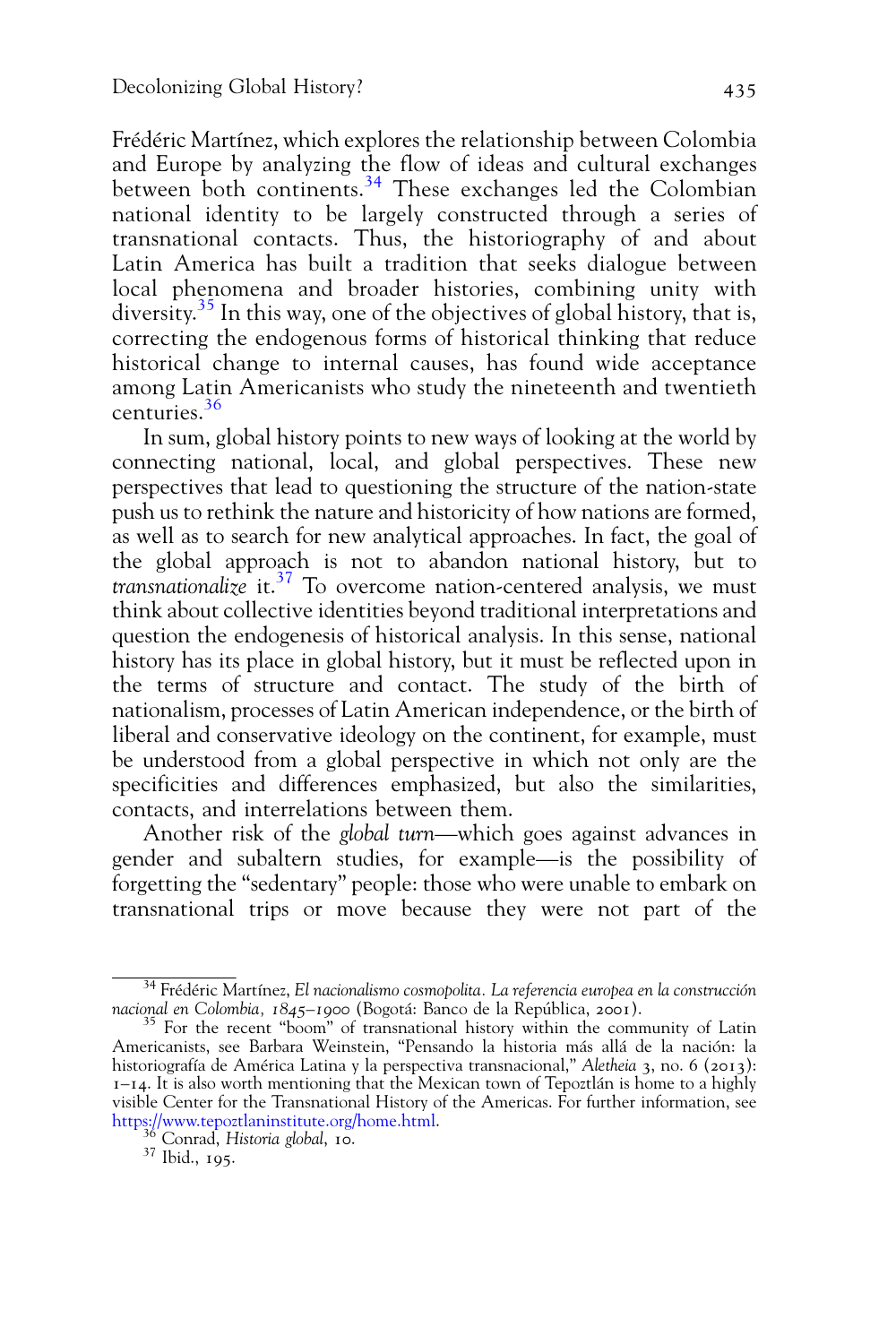economically privileged class. The global perspective could signify a new approach to the history of the elites, traditionally centered on the actions and thoughts of white male subjects. To overcome this important paradox, global historians should review their methodology, in order to question "the teleology of globalization rhetoric."<sup>38</sup> They must pose questions related to who those are that move, who do not cross borders, and why and in what dynamics? These questions imply criticism of the idea of a peaceful "global village," that is, the historicization of today's globalized world through teleology "written backward," as Frederick Cooper reminds us.<sup>39</sup> The problem is that a large portion of the planet, in the past and today, is not really part of the "global world," and indeed, the global turn favors the view of the "winners of globalization." Global history, therefore, should not only analyze the successful projects of global agents, but also question the perspective of those excluded, the "losers," and those who, against their will, were displaced or stagnant.

In short, global history is not a "planetary" history, "a history of everything." In fact, what is global in global history is not the object of study, but the emphasis on processes, connections and, above all, integration. The global approach invites us to broaden horizons, open the debate, and include and look at the world with its "diverse colors." Emphasis is then placed on intermingling, global integration, and changes within a connected world: "a see-saw between the local and the universal, the micro and the macro perspective."<sup>40</sup> The originality of the global turn lies in the promise of uniting a perspective with an outlook that goes beyond border limits and which, at the same time, considers structural impacts. In short, a view that finally overcomes the dichotomy between the internal and external. The global paradigm can, and should, create a broad and logical portrait of humanity interconnected by the critical reflections of the twenty-first century. The next step is to establish a more precise theory and method, and go beyond an Anglocentric interpretation that is still generated through "Northern glasses." Thinking about global history from the South is fundamental in confronting the epistemic violence that still encompasses the project of the spatial turn.

<sup>&</sup>lt;sup>38</sup> Ibid. (our translation).<br><sup>39</sup> Frederick Cooper, "What is the Concept of Globalization Good for? An African Historian's Perspective," African Affairs, no. 100 (2001): 204–208.<br><sup>40</sup> Jürgen Osterhammel, "Global History," in *Debating New Approaches to History*, ed.

Marek Tamm and Peter Burke (London: Bloomsbury, 2018), 24.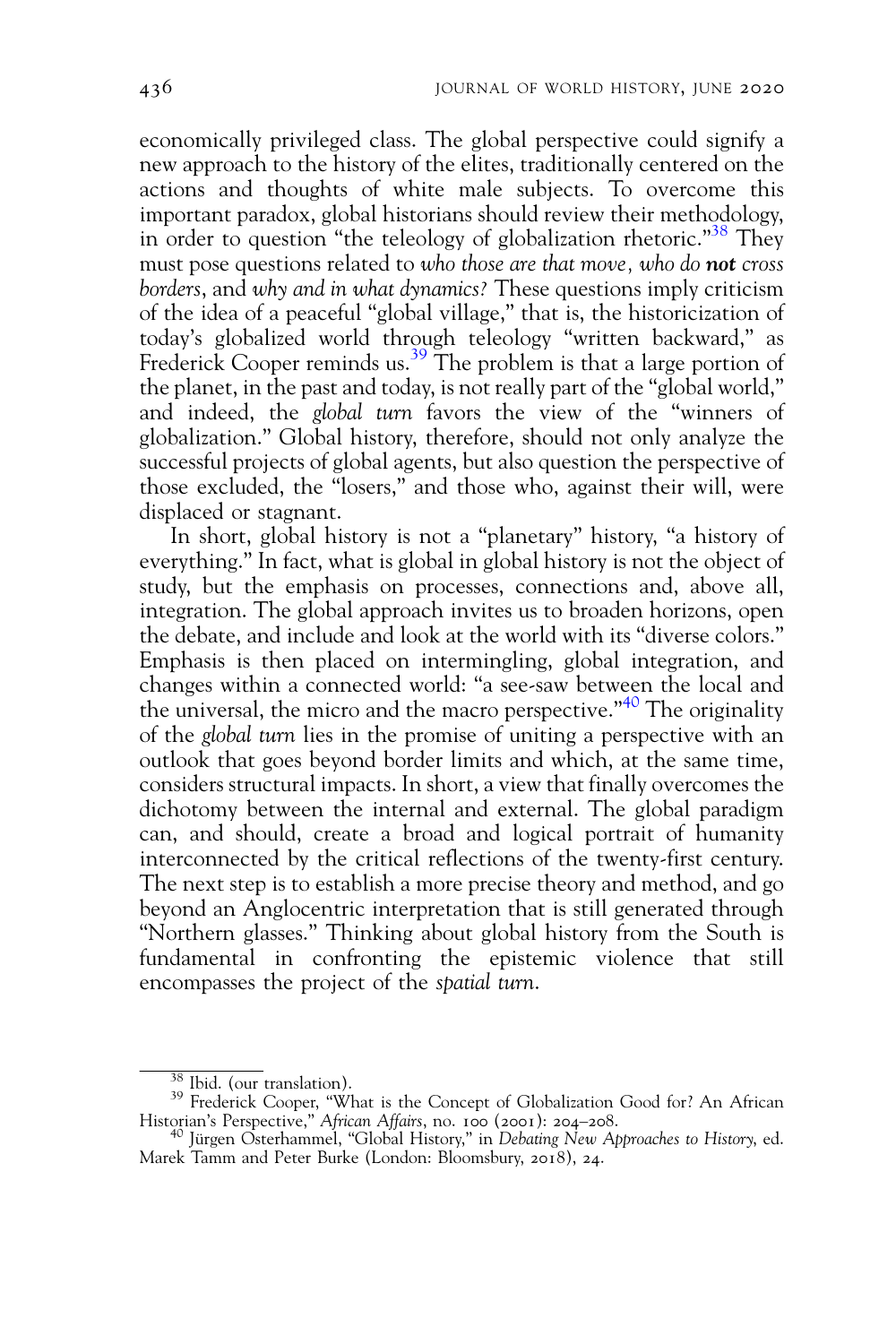HOW TO WRITE GLOBAL HISTORY FROM A LATIN AMERICAN PERSPECTIVE?

As we have demonstrated in the previous section, an intense debate exists around the implicit Eurocentrism present in a large portion of global history. Although to a lesser extent, this debate is also taking place in Latin American academia. As Rafael Marquese and João Pimenta have recently highlighted, due to their early integration into the modern world-system, at the end of the fifteenth and beginning of the sixteenth centuries, the territories that constituted the Iberian empires have been studied for a long time through a focus on connections, networks, and the exchange of people, objects, and knowledge. Thus, as we have mentioned with the pioneering example of Gilberto Freyre, Latin American scholars have actively participated in the creation of what we now call global history. "Trendy" historiographical topics such as transatlantic migration or slavery are, therefore, nothing new for Latin Americanists, even if they have not subscribed to the seal of global history until now.<sup>41</sup>

However, despite the pioneering role of a section of Latin American academia in the field of global history, the question of how to leave Eurocentric categories and epistemologies behind remains unanswered. If we begin with the idea that the macro-region of what would be called "Latin America" since the 1850s has not been a simple extension of Europe, we should aspire toward a narration that, while aware of asymmetries and hierarchies of power, makes visible the role of the different actors, societies, governments, regions, and cultures that forged the connections studied, in order to decentralize the analysis. However, in historiographical practice it is not that easy to implicitly or explicitly overcome the various obstacles imposed by Eurocentrism. It is then a matter of finding ways to write history from a Latin American perspective that, on the one hand, maintain a certain methodological rigor, historical depth, broad empirical basis, and appropriate analytical concepts, and, on the other, adjust these categories and methods to the historical realities of the region.

<sup>41</sup> Rafael Marquese and João Pimenta, "Latin America and the Caribbean: Traditions of Global History," in Global History, Globally: Research and Practice around the World, ed. Sven Beckert and Dominic Sachsenmaier (London: Bloomsbury, 2018), 67–82. For a concise history of modern Latin America in transnational perspective, see Héctor Pérez Brignoli, Historia global de América Latina: del siglo XXI a la Independencia (Madrid: Alianza, 2018); for the role of the Iberian empires as primary agents of early modern globalization, see Bernd Hausberger, Historia mínima de la globalización temprana (México: El Colegio de México, 2018).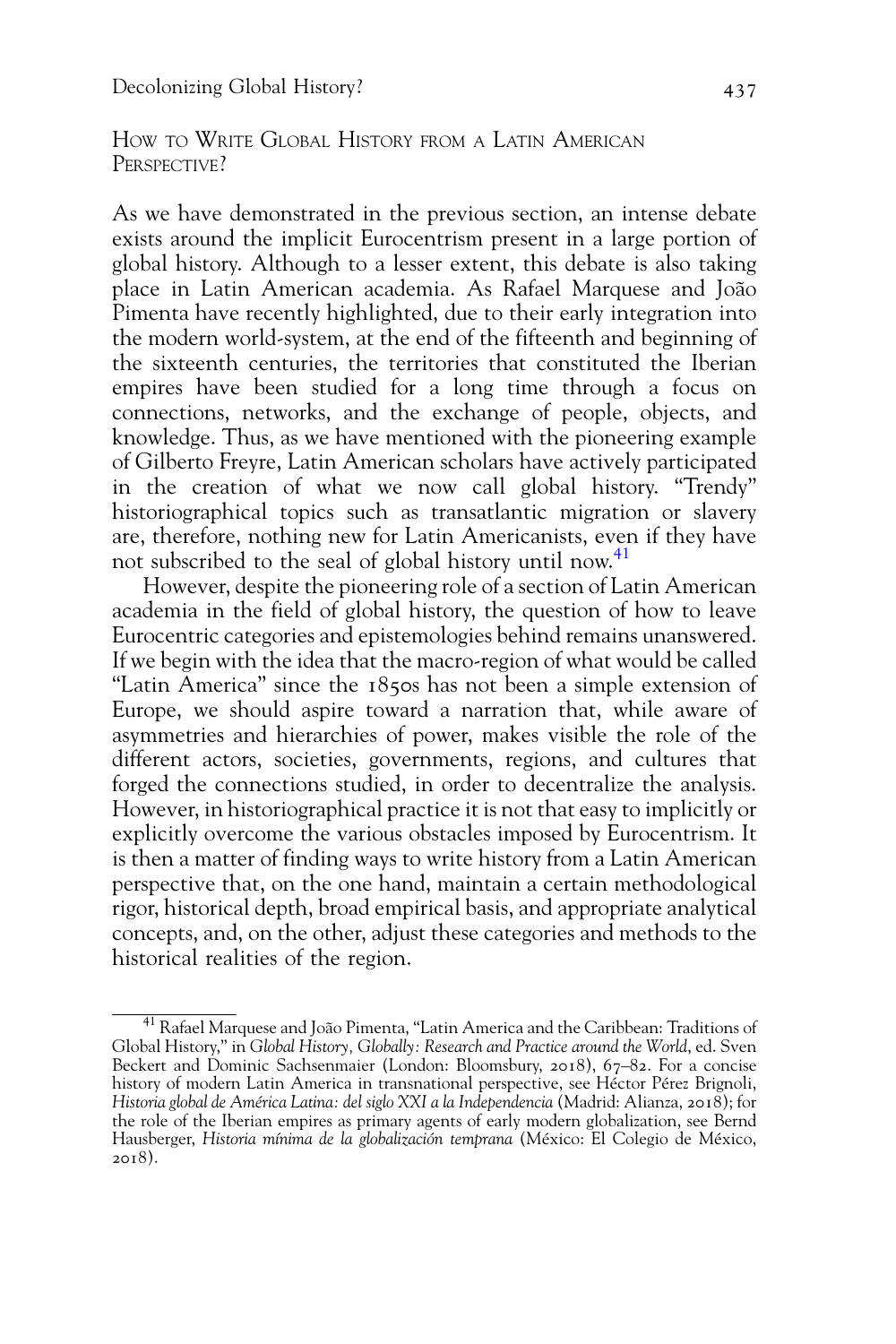With this in mind, we have already emphasized the category of nation. Thus, the continued importance of national history in the region must not necessarily go against global history, provided there is a willingness to understand the modern form of the nation-state as a result of complex global processes of the exchange of ideas and concepts, within hierarchical geopolitical orders. This renewed focus on Latin American nationalism of the nineteenth and twentieth centuries would not only be better adapted to the academic realities of the region, but would also help keep an eye on geopolitical hierarchies, by inserting the region into a world-system characterized by formal and informal imperialism, and unequal relationships in the fields of trade, knowledge, movement of people, etc.<sup>42</sup> On the one hand, global history must overcome simplistic dichotomies such as exploiters versus exploited—as they are found in a large part of the historiography inspired by dependency theory—and replace them with precise and nuanced analysis. On the other hand, and this may be the greatest challenge, the various historical contexts in which the processes of exchange and contact occur must be treated with a certain sensitivity in terms of the structural asymmetries of power and today's most relevant problems. As Ina Kerner emphasizes, if we want to decolonize methodological Eurocentrism, it is insufficient to just acknowledge non-Western styles of thought. Instead, we must "engage in critiques of both past and present forms of global asymmetries and power, and consider critical assessments of how such global asymmetries and power have shaped Western social and political theories themselves."<sup>43</sup>

In this sense, a global history that is aware of power relations cannot simply "follow the actors" (or actants), as some of Bruno Latour's disciples claim. Adherents to this line of thought favor the perspective of the actors themselves, and thus reject the formulation of previously defined contexts. Although historiographical studies of this type have yielded extremely interesting results, focusing, for example, on the agency of scientists, collectors, entrepreneurs, or scholars, as well as the circulation of objects, knowledge, and people in transnational or transregional spaces, many of them lack a description of context that

 $42$  For the ongoing relevance of world-system theory, especially in the face of global financial crisis and economic inequality, see Chamsy el-Ojeili, "Reflections on Wallerstein: The Modern World-System, Four Decades on," Critical Sociology 41, no. 4–5 (2015): 679–700; Manuela Boatcă, Andrea Komlosy, and Hans-Heinrich Nolte, eds., Global Inequalities in World-Systems Perspective: Theoretical Debates and Methodological Innovations (New York: Routledge, <sup>2018</sup>). <sup>43</sup> Ina Kerner, "Beyond Eurocentrism: Trajectories Towards a Renewed Political and

Social Theory," Philosophy and Social Criticism 44, no. 5 (2018): 2.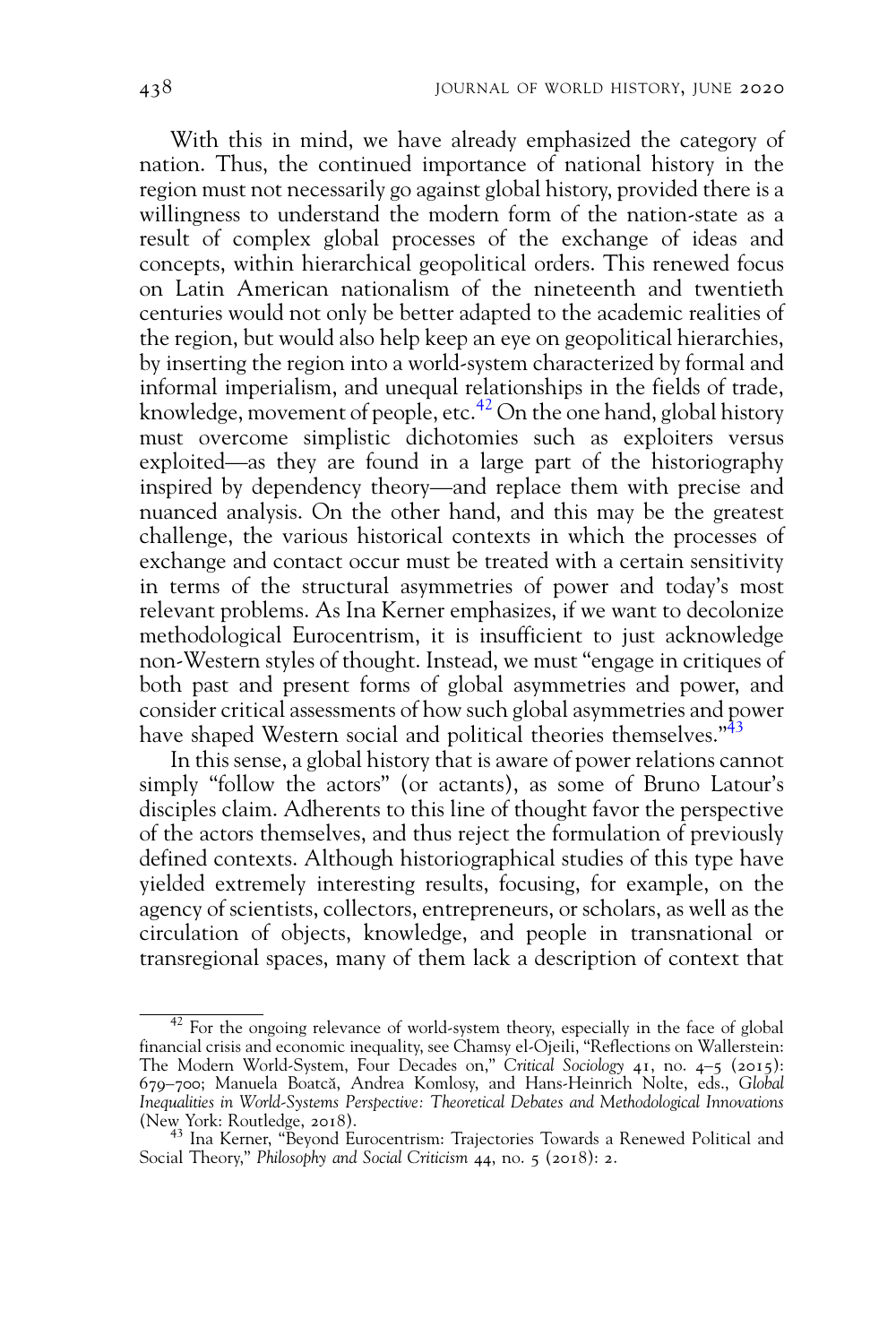goes beyond what is merely indicated by the actors. They resort, therefore, to developing descriptive, superficial, and uncritical narratives.44 As historian Georg Fischer has expressed, drawing on the work of sociologist Georg Kneer, applying actor-network theory in global history, that is, "reducing one's own steps to follow the connections indicated by the actors," (as Latour calls for) can certainly yield valid results. However, this way of making history, in which the social order is defined exclusively according to the actors' criteria, runs the risk of applying a merely descriptive vocabulary over an "empty map, in which the actors can inscribe themselves or others as actants."<sup>45</sup>

In this context, Fischer warns that a global history focused on materiality and the movement of objects, people, and knowledge should take up a skeptical stance towards the very popular notion of "circulation." <sup>46</sup> In fact, uninterrupted, harmonic, and circular flows are rarely encountered, as the language used in much of recent historiography suggests. What we do find very often are interrupted movements, broken and diverging connections, "erroneous translations," flows of lower or higher density, as well as complex networks of actors whose structure should be described by models better adapted to historical reality. Through an exhaustive analysis of articles published in the Journal of World History, the Journal of Global History, and Isis between 2009 and 2016, historian Stefanie Gänger concludes that the notion of "circulation" or the verb "circulate" occurred in 42%, 52%, and  $37\%$  respectively.<sup>47</sup> She asserts that many authors who highlight the "circular" or "fluid" movement of objects, knowledge, or people as they move from one point to another refer rather to simple transfers or linear connections. This is then a metaphorical use that has little purpose for a historiography interested in precision and empirical density.48 According to Gänger, the notion is only useful "when what

<sup>&</sup>lt;sup>44</sup> For a good balance on the scope and limitations of actor-network theory in global history, see Debora Gerstenberger and Joël Glasman, eds., Techniken der Globalisierung. Globalgeschichte meets Akteur-Netzwerk-Theorie(Bielefeld: Transcript, 2016). For a critique of Latour's notions of "actor/actant" from the perspective of history and material culture studies, see Ivan Gaskell, "History of Things," in Debating New Approaches to History, ed.<br>Marek Tamm and Peter Burke (London: Bloomsbury, 2018), 217–246.

<sup>&</sup>lt;sup>45</sup> Georg Fischer, Globalisierte Geologie. Eine Wissensgeschichte des Eisenerzes in Brasilien<br>(Frankfurt: Campus, 2017), 31 (our translation).

<sup>&</sup>lt;sup>46</sup> Fischer, Globalisierte Geologie, 25–26.  $\frac{46}{7}$  Stefanie Gänger, "Circulation: Reflections in Circularity, Entity, and Liquidity in the Language of Global History," Journal of Global History <sup>12</sup>, no. <sup>3</sup> (2017): <sup>304</sup>. <sup>48</sup> Gänger, "Circulation," <sup>305</sup>–312.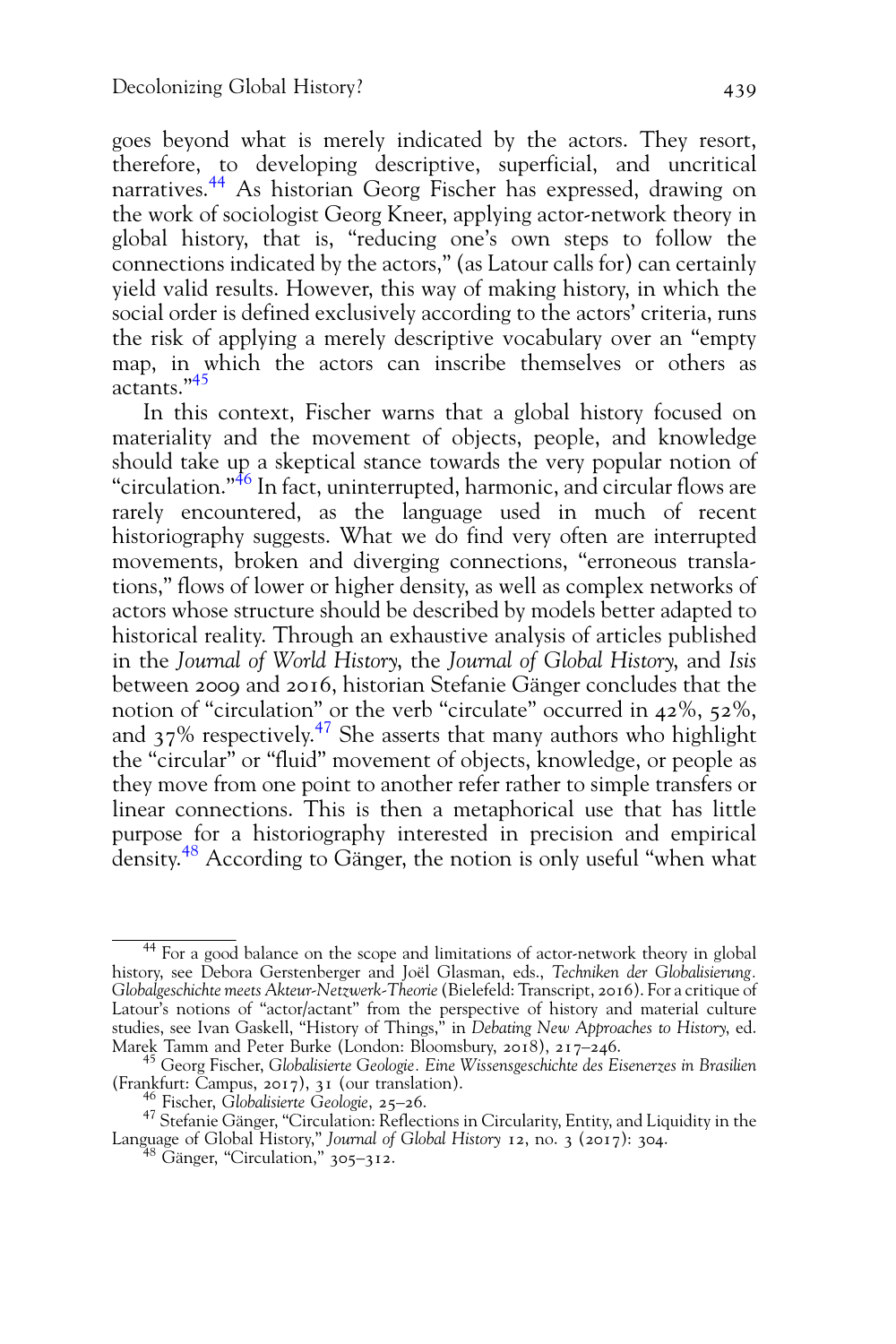authors seek to describe are actually passages within a given structure, built network, or technological system."<sup>49</sup>

With all this, however, the deepest epistemological problem, which touches the foundations of the historical discipline itself, has not yet been solved. As was mentioned at the beginning of this text, one perspective offered, is that of so-called "decolonial studies," which is widespread in Latin America. This school of thought—led by figures such as Aníbal Quijano, Enrique Dussel, Rita Laura Segato, Walter Mignolo, Catherine Walsh, Fernando Coronil, Ramón Grosfoguel, Santiago Castro-Gómez, Silvia Rivera Cusicanqui, Arturo Escobar, and Eduardo Restrepo—is inspired by critical theory and postcolonial studies, while it also aims to overcome them from a genuinely Latin American perspective.<sup>50</sup> In sum, despite the great variety and number of differences present in this movement, whose members work mainly in anthropology, literature, and cultural studies departments, their common denominator is the belief in the continued existence of the "coloniality of power" in Latin America. This extends from the early colonial period to the present day, and its effects can be observed and analyzed in the areas of politics, economics, culture, race, and gender relations. With this, decolonial theorists not only seek to unmask the complex genealogies behind these effects, but also link their frequently interdisciplinary analysis with the hypothesis of breaking from the epistemological system developed by the West. In this sense, they propose advancing the formulation and application of "epistemologies of the South," rejecting both the narrow disciplinarity and the Eurocentrism of traditional social sciences.<sup>51</sup>

The problem is that these propositions, at least at first sight, do not seem to mix well with the discipline of history. The methodological and epistemological foundations of modern historiography clearly date back to the Europe of the eighteenth and nineteenth centuries, specifically to the methodological innovations developed in Germany and France in the first half of the nineteenth century. Thus, the historical-critical method, despite its many relativizations experienced over time, is still the preferred method of contemporary historiography, although it is implicitly practiced in most cases. What many decolonial theorists criticize as "positivism" or, in the even more extreme case of Walter

<sup>49</sup> Ibid., <sup>311</sup>. <sup>50</sup> Eduardo Restrepo and Axel Rojas, Inflexión decolonial: fuentes, conceptos y cuestionamientos (Popayán: Universidad del Cauca, <sup>2010</sup>). <sup>51</sup> Boaventura de Sousa Santos, "Epistemologías del Sur," Utopióa y Praxis

Latinoamericana 16, no. 54 (2011): 17-39.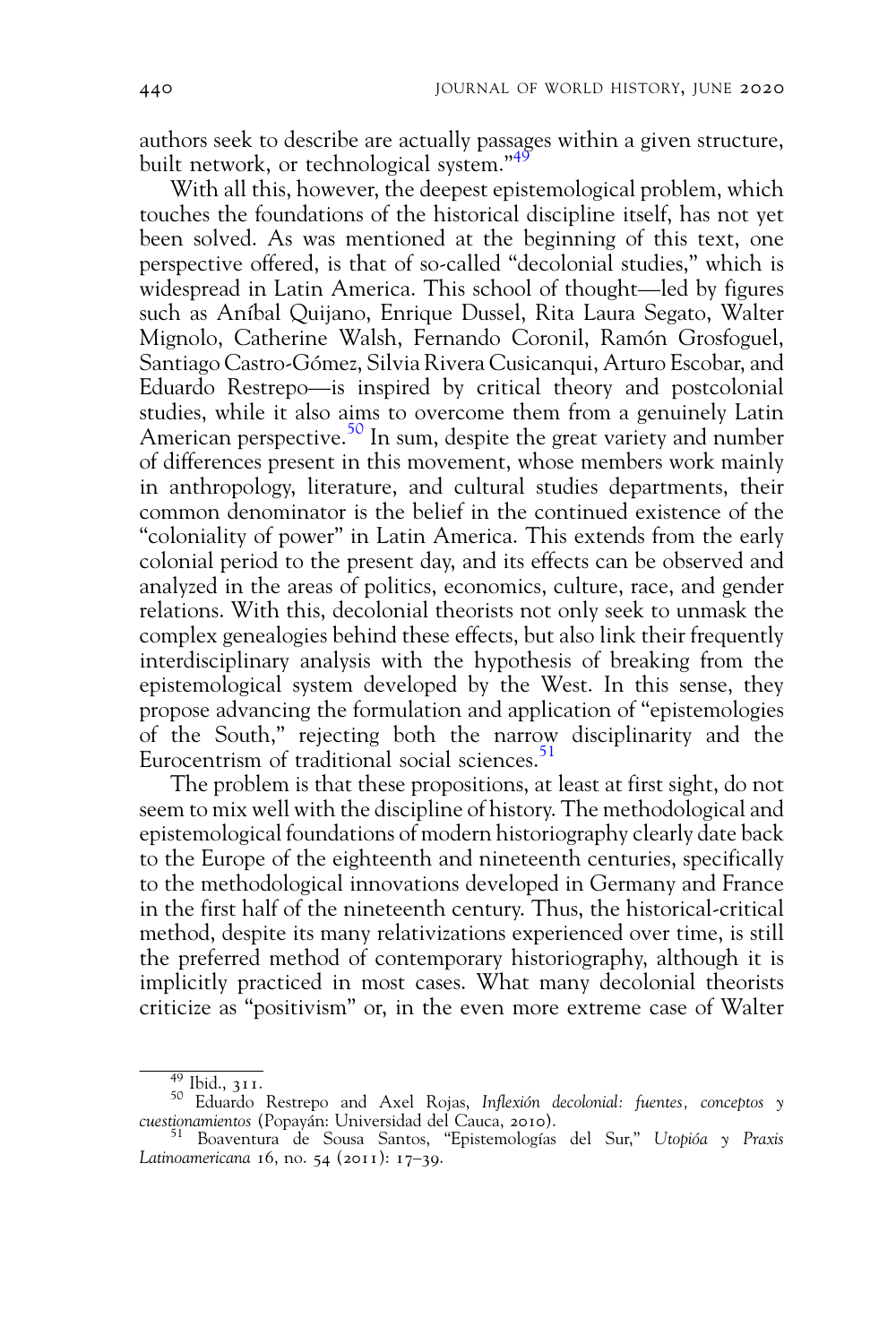Mignolo, as a "flat narrative of imperial dominium," actually has a far more complex genesis, and, as Lynn Hunt mentions, also has a global dimension.<sup>52</sup> To start with, the notion of qualifying the method introduced by Leopold von Ranke as "positivist" not only demonstrates ignorance of the history of philosophical positivism, but also underestimates the global impact, differentiated reception, and appropriations that this tool has had in different parts of the globe. Thus, as Georg Iggers, Q. Edward Wang, and Supira Mukherjee show, Ranke certainly insisted on the scientific nature of historiography and the philological control of sources.<sup>53</sup> However, unlike later thinkers following Marxism, social Darwinism, or Comptian positivism, Ranke denied the existence of laws or a teleology in history, which, of course, does not mean that the first "scientific" histories created by him or Michelet were free of Eurocentrism. In fact, Ranke and his contemporaries, at no point, doubted the supposed superiority of the West. Furthermore, despite the insistence on crafting an "objective" story, or reconstructing "how it really was,"it is now evident that Ranke and his followers were among the main providers of myths for the rising nation-states of their time.<sup>5</sup>

However, more important, in this context is the fact that philological criticism of historical documents also emerged outside of Europe, notably in China, Japan, India, and the Arab world. According to Peter Burke, Luke Clossey, and Felipe Fernández-Armesto, in India and some Islamic societies, philological criticism was already developed during the Middle Ages, so the "great achievements" of the European renaissance in the fifteenth and sixteenth centuries could only be qualified as "little more than catching up to the world's best scholarship." <sup>55</sup> Although in very different contexts, and influenced by Western developments, toward the end of the eighteenth century, methods of criticizing and evaluating historical documents were established with the aim of constructing truer stories based on rational criteria. As analyzed by Iggers, Wang, and Mukherjee in detail, the business of transforming a literary and memorialist history into a true "science" took very different and hybrid forms in different regions

<sup>&</sup>lt;sup>52</sup> Walter Mignolo, The Darker Side of Western Modernity: Global Futures, Decolonial Options (Durham: Duke University Press, 2011); Lynn Hunt, Writing History in the Global Era<br>(New York: W. W. Norton & Company, 2014), 70–73.

 $\frac{53}{20}$  Georg Iggers, Q. Edward Wang, and Supira Mukherjee, A Global History of Modern Historiography (Harlow: Pearson Education, 2008), 12–13.<br>54 Iggers, Wang, and Mukherjee, "A Global History," 4.<br><sup>55</sup> Peter Burke, Luke Clossey, and Felipe Fernández-Armesto, "The Global Renaissa-

nce," Journal of World History 28, no. 1 (2017): 6.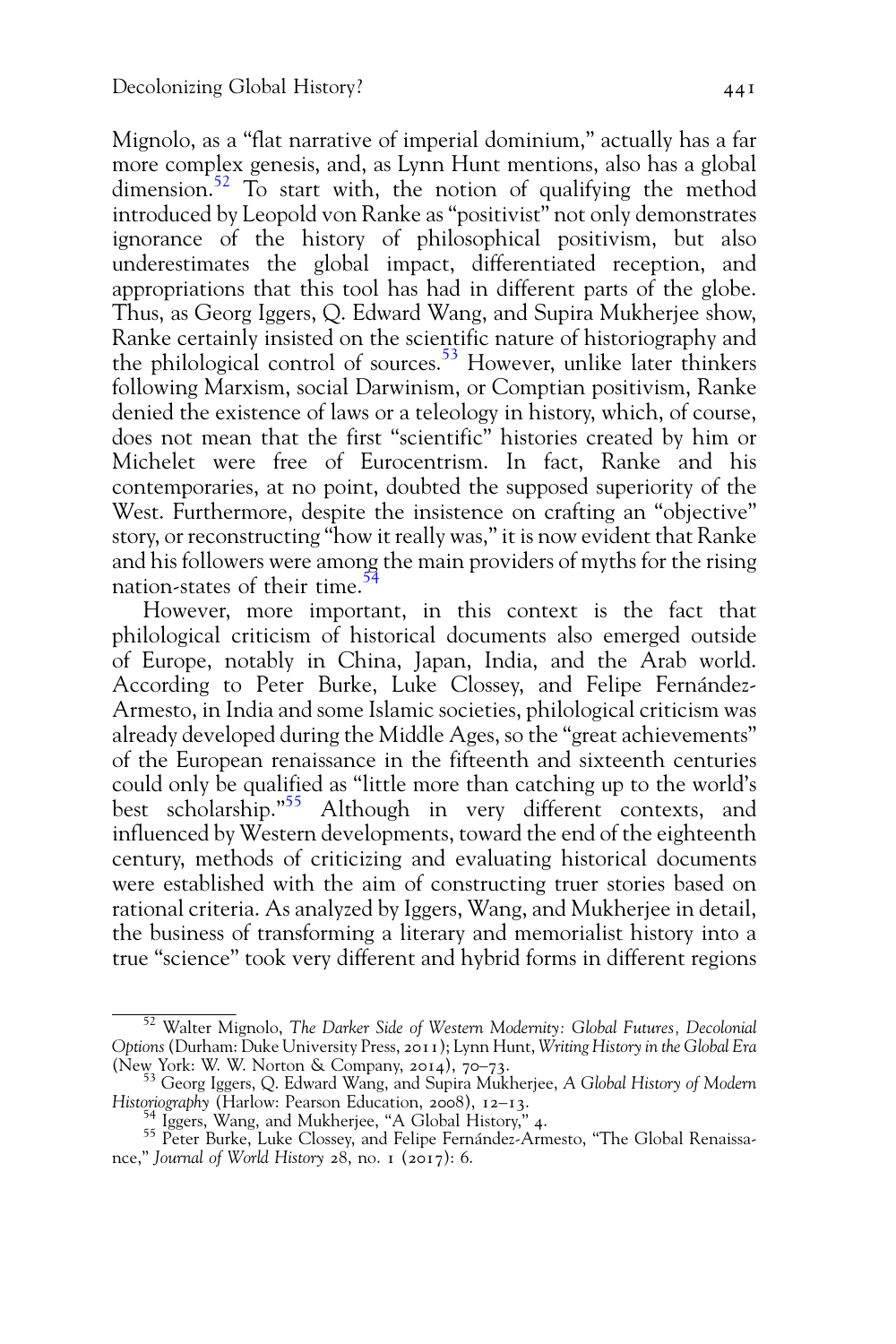of the world. However, it was a process that occurred parallelly within a globalized context.<sup>56</sup>

What the example of the globalized genesis of modern historiography shows is that many decolonial theorists, such as Walter Mignolo, over-simplify when they reject the social sciences commonly practiced in universities around the world as a product of "the West" and permeated by high doses of "epistemic violence" against non-Western knowledge. As we have seen, not even the famous historicalcritical method was singular or restricted to Europe, as one could believe from a dualistic viewpoint lacking in nuance, such as Mignolo's, who holds that "history" as an academic discipline would have only served to marginalize memories and ancestral knowledge, as well as a plurality of stories. $57$ 

In this sense, it must be noted that many decolonial theorists are wrong when they equate globalization with "Westernization," since the modern historical discipline, like many other innovations, could have originated in Europe. However, and against a simplistic diffusionism, neither science in general nor history in particular are "Western" in essence. Inquiring into the global conformation of knowledge is precisely one of the most important tasks in global history. It must also be recognized that a significant part of recent Latin American historiography deals specifically with ancestral memories and knowledge, and not so much with the traditional political and officialist history that Mignolo may have in mind.<sup>58</sup>

Finally, as José Antonio Mazzotti mentions, the concept of "coloniality of power" has clear limitations as a heuristic tool, since it supposes a static idea of "colonial," conflating more than 300 years of Iberian domination in the Americas. Thus, as Mazzotti expresses, the term "colony" was not even widely used before the time of the Bourbon reforms at the end of the eighteenth century, and if it was used at all, it was in its original Latin meaning, referring to the result of the transfer of settlers to a newly explored territory.59 With such imprecise terminology, it can hardly be a useful conceptual tool for the nuanced

<sup>&</sup>lt;sup>56</sup> Iggers, Wang, and Mukherjee, "A Global History," 11.<br><sup>57</sup> Mignolo, *The Darker Side*, 175.<br><sup>58</sup> This claim can be confirmed by taking a look on the "Latin American History"section of the Oxford Research Encyclopedia (https://oxfordre.com/latinamericanhistory), an ambitious online-project that provides reference articles from the whole field of Latin American history since 2015.<br><sup>59</sup> José Antonio Mazzotti, "Estudios coloniales latinoamericanos y colonialidad: una

breve aclaración de conceptos," in Dimensiones del latinoamericanismo, ed. Mabel Moraña (Madrid: Iberoamericana, 2018), 18–19.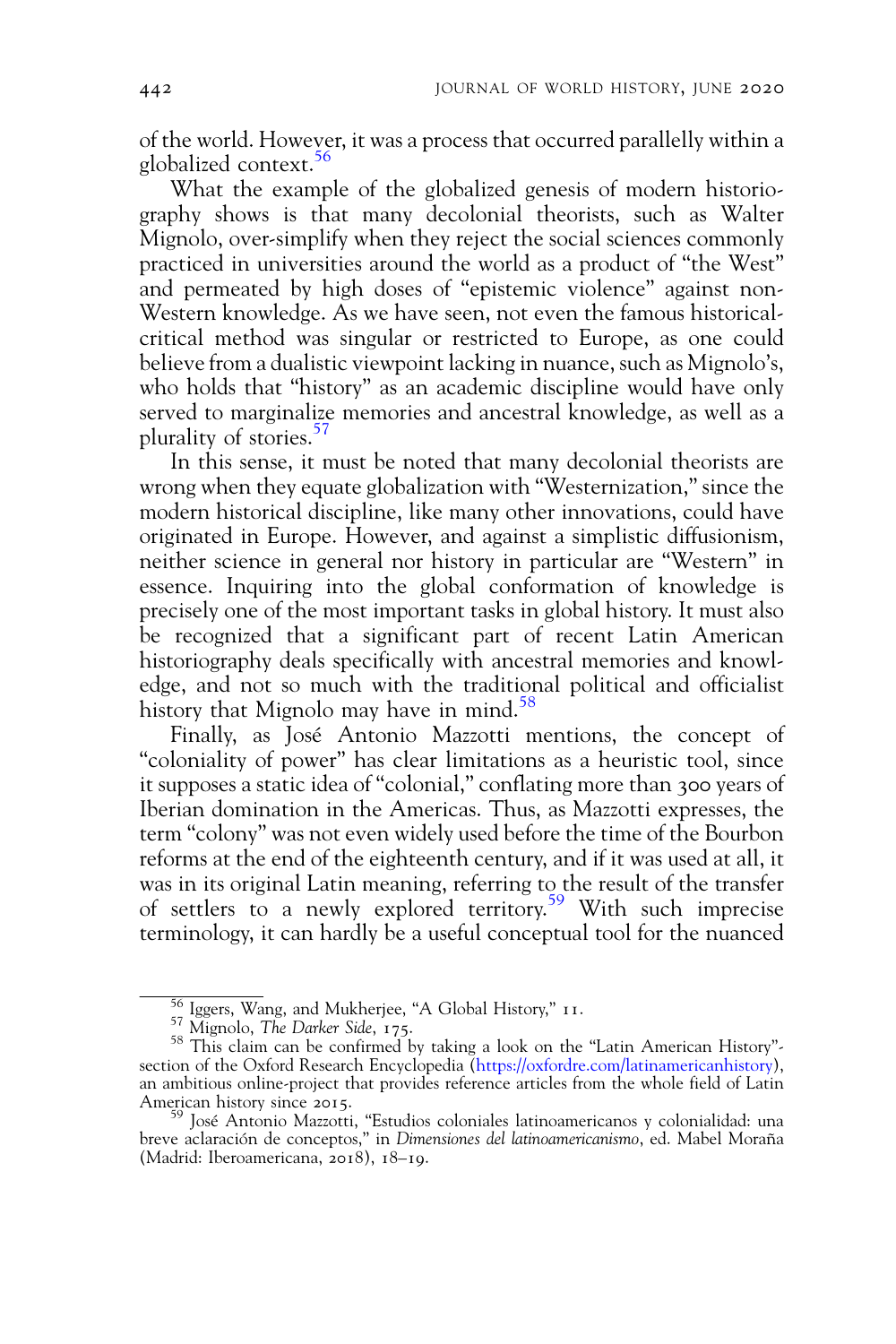analysis of the varied effects of "coloniality" in postcolonial Latin America. Furthermore, as also criticized by Jeff Browitt and Santiago Castro-Gómez, many decolonial authors tend to seek the antidote to "coloniality" in "recovering" an idealized and largely invented "indigenous episteme."<sup>60</sup> This type of academic neo-indigenismo fulfills the function of counteracting the supposed "epistemic violence" of the West toward ancestral knowledge, which is often described in a static, essentialist, and ahistorical way, as, for example, the concept of "good living" (sumak kawsay) in Ecuador.<sup>61</sup>

One thing then is the critical and legitimate reflection on the uses and abuses of Eurocentric concepts in social sciences in Latin America, another is the ahistorical formulation of supposedly "pure and native" models. In addition, with European critical theory and the defense of "good" universalisms, such as justice, human rights, or social equality, decolonial thinkers are also trapped in insoluble conceptual aporias.<sup>62</sup> Considering these criticisms of decolonial thinking and the main category of "coloniality," is it really worth opening a dialogue between global history and this movement of Latin American critique?; we believe it is.

Following Matthew Brown, we argue that instead of ignoring Mignolo and other decolonial critics because of their "crude ahistoricism," we should take some of their ideas seriously in order to move toward a decolonization of the discipline.<sup>63</sup> Bearing in mind the renewed spatial-temporal idea demanded by global history, a highly useful category developed by members of the decolonial movement is that of the "geopolitics of knowledge."<sup>64</sup> Unlike the concept of "coloniality," which, as we saw, lacks the depth and differentiation necessary to serve as a heuristic instrument, this category would adapt very well to a global history aware of the effects of power. Even a figure far removed from decolonial thinking, such as historian Peter Burke, highlights the use of this category in writing a global history of knowledge. He sees it as an opportunity to exit a story that is too often lost in empty metaphors of "flow," "circulation," and "connection,"

<sup>60</sup> Jeff Browitt, "La teoría decolonial: buscando la identidad en el mercado académico," Cuadernos de Literatura 18, no. 36 (2014): 25–46; Castro-Gómez, "Qué hacer con los

<sup>&</sup>lt;sup>61</sup> Víctor Bretón de Zaldívar, "Etnicidad, desarrollo y 'Buen Vivir': Reflexiones críticas en perspectiva histórica," European Review of Latin American and Caribbean Studies – Revista<br>Europea de Estudios Latinoamericanos y del Caribe, no. 95 (2013): 71–95.

eur de Europea de Estudios Latinoamericanos y del Caribe, no. 95<br><sup>63</sup> Brown, "The Global History," 385. 64 Walter Mignolo, "The Geopolitics of Knowledge and the Colonial Difference," So*uth* Atlantic Quarterly 101, no. 1 (2002): 57-96.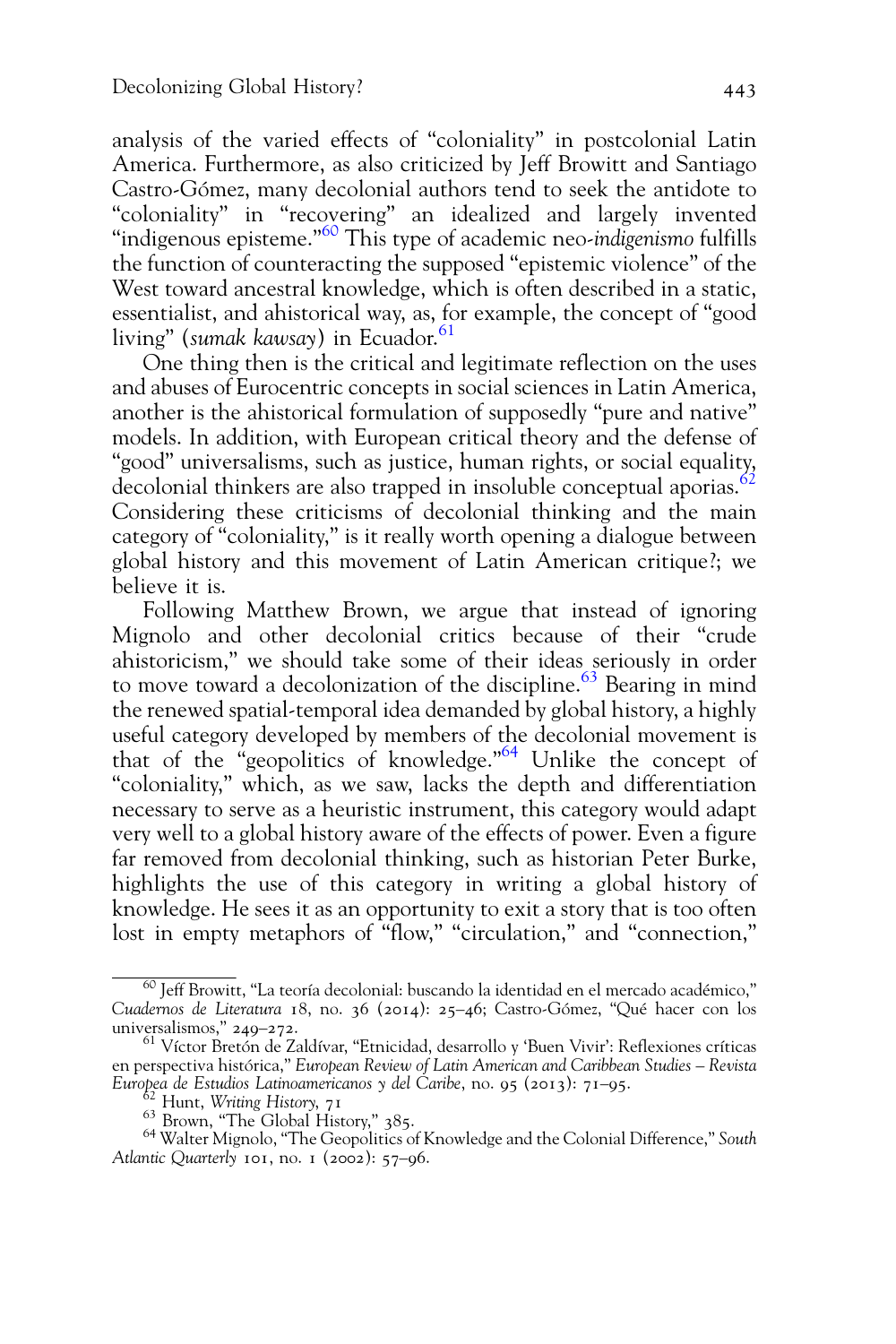leaving aside the broader contexts, as well as the often-asymmetric power relations.65 In this sense, the category acts as an antidote to the forms of history mentioned above, that is, perspectives that are too focused on the actors themselves or stories that are limited to an ethereal world of great ideas, concepts, or policies, without considering the materiality, social context, and location of knowledge. Yet how exactly do decolonial authors interpret this category? Despite the many differences between them, Eduardo Restrepo and Axel Rojas provide us with a kind of minimal definition:

The geopolitics of knowledge shows how the peripheralization of some places and the centrification of others has operated. Therefore, it reveals the interaction of certain types of knowledge produced and suitable in certain places (those of the center and those of modernity) with the relationships of subordination and inferiorization of the knowledge generated in other places (those of the periphery and those of the colonial difference) for the sake of dominating, exploiting, and subjecting the latter. The geopolitics of knowledge insists that knowledge is marked geo-historically, that is, marked by the locus of enunciation from which it is produced. In opposition to the modern discourse that has illusively argued that knowledge is disincorporated and delocalized, the perspective of geopolitics argues that knowledge is necessarily pervaded by the specific locations that constitute the very conditions of existence and enunciation of the knowing subject.<sup>66</sup>

As noted above, according to decolonial thinkers, it is important to consider the epistemic geopolitical order when analyzing the production of knowledge, both in today's world and in the past. Here is a clear awareness of the importance of situating and historicizing the production of knowledge, of looking at the asymmetries of power, the processes of appropriation, subordination, and the exploitation that have characterized the history of Latin America since the end of the fifteenth century until today. However, unlike Mignolo and others who reject supposed "Western" social science methods and concepts in a generalized manner, the application of this category in global history should be seen as an opportunity. In contrast to Anglophone global history, which largely ignores the implicit Eurocentrism of its concepts, sources, methodologies, and periodization, and in contrast to a global history excessively focused on self-referential networks, the actor/

<sup>&</sup>lt;sup>65</sup> Peter Burke, *What is the History of Knowledge?* (Cambridge: Polity Press, 2016), 31–67; see also Conrad, *Historia global*, 51.

 $66$  Restrepo and Rojas, Inflexión decolonial,  $140-141$  (our translation).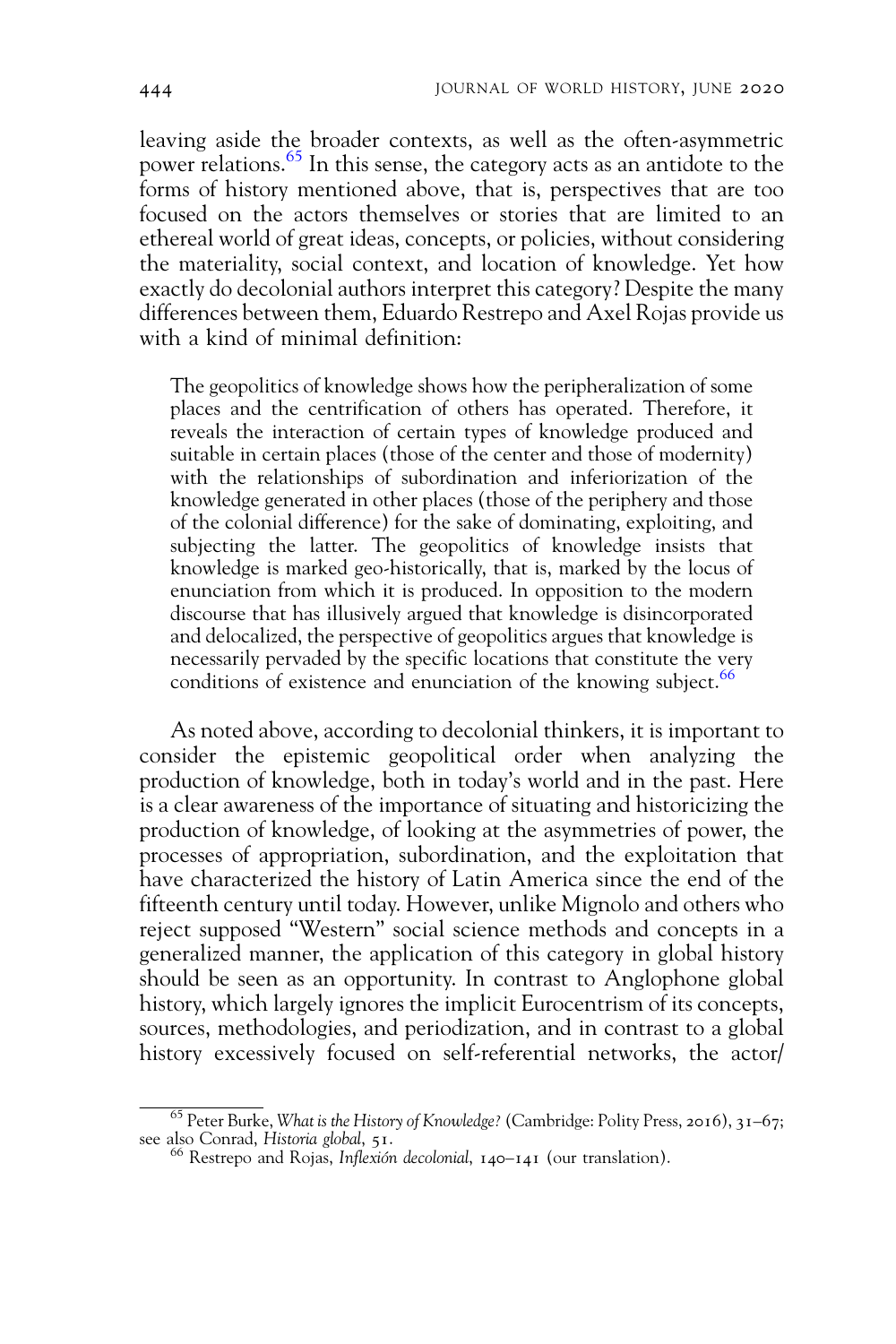actant-perspective, as well as acritical and decontextualized notions of circulation and movement, the focus on the geopolitics of knowledge opens the opportunity to not only better capture the historical reality of a region marked by economic and political dependence, imperialism, and neoliberal exploitation, but also better reflects the realities of the academic field. Thus, in most of the countries that constitute Latin America, social sciences are in an increasingly marginalized position, operating in the context of public resource cut backs, under productivity mandates, and reduced to mere indicators within absurd metric systems, as well as being under increasing pressure to follow foreign models and to publish in English.<sup>67</sup>

In view of this discouraging panorama, instead of getting lost in sterile confrontations, decolonial theorists and historians should work together to arrive at a more nuanced, self-reflexive, and critical version of Latin American history in a global context. Contrary to what many decolonial authors think or demonstrate in their more historically oriented studies, further historicizing Latin America's insertion into the modern world-system from the fifteenth century until today, will contribute greatly to illuminating the processes of domination, subordination, exploitation, and inferiorization, indicated by the category of the geopolitics of knowledge. Additionally, the different forms of agency, resistance, conformation of subaltern cultures, dimensions of gender, ethnicity, race, etc., will also come to light. By leaving behind methodological nationalism, and procuring a "story in equal parts," that is, taking the archive of the "other" seriously and giving it the same weight as European sources, global history can be decolonized.<sup>68</sup> The use of such sources, often written in non-European languages, as well as of an oral and/or immaterial nature, is indispensable for progress in the "provincialization of Europe," proclaimed by Dipesh Chakrabarty.<sup>69</sup> In order to develop this type of history, it is also necessary to converse with other disciplines, such as anthropology or cultural studies to maintain a self-reflexive position regarding the site of enunciation and the location of knowledge; be aware of and critical of methodology, periodization, and concepts; and

 $67$  For the current situation in Colombia, Mexico, and Argentina, see Federico Vasen and Ivonne Lujano Vilchis, "Sistemas nacionales de clasificación de revistas cientí ficas en América Latina: tendencias recientes e implicaciones para la evaluación académica en ciencias sociales," Revista Mexicana de Ciencias Políticas y Sociales 62, no. 231 (2017):<br>199–228.<br><sup>68</sup> Bertrand, "Historia global," 3–20.

<sup>&</sup>lt;sup>69</sup> Dipesh Chakrabarty, Provincializing Europe: Postcolonial Thought and Historical Difference (Princeton: Princeton University Press, 2000).